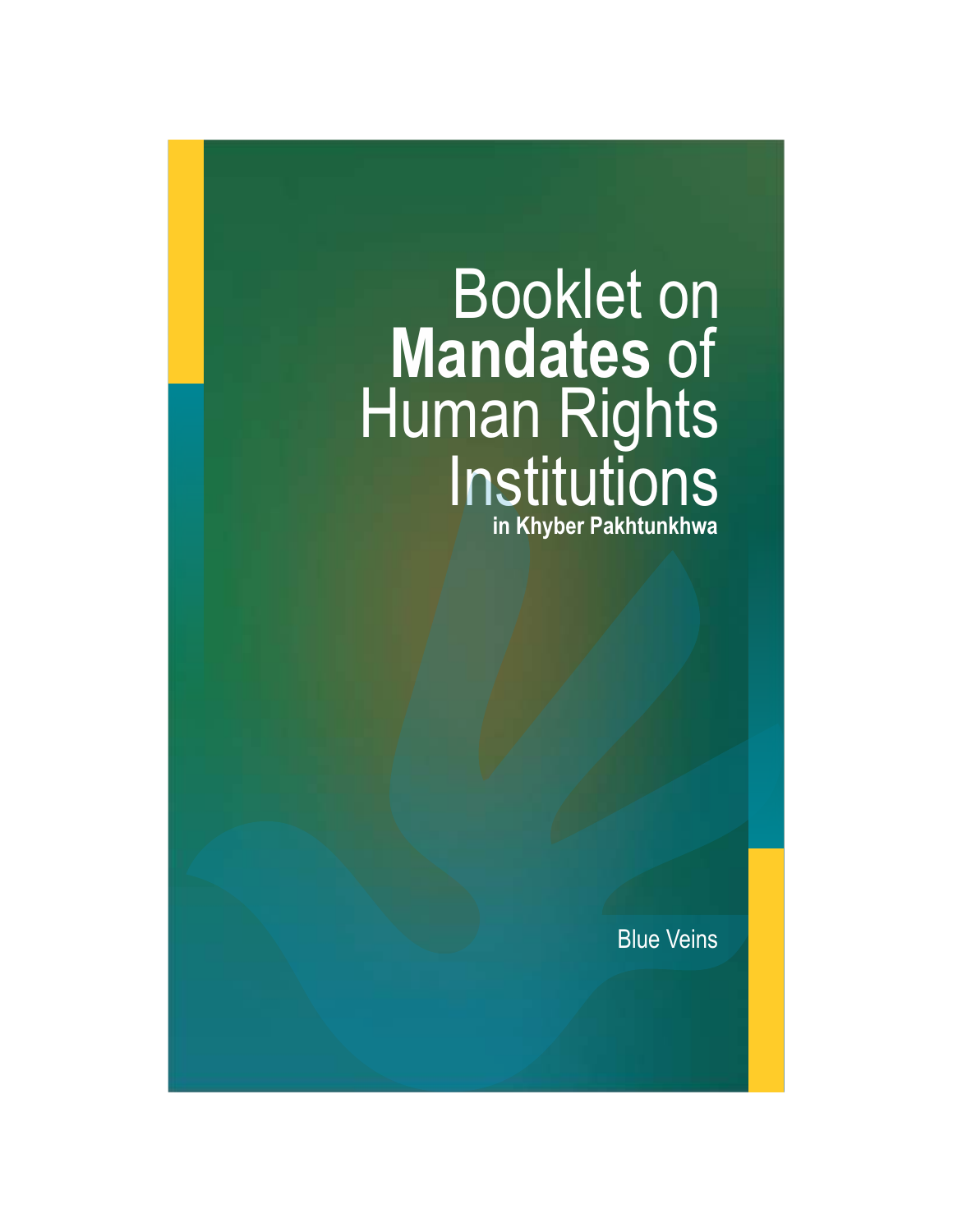#### *Introduction*

The protection, promotion and implementation of human rights as per the international human rights treaties, instruments and obligations is eventually the state responsibility. States who have signed and ratified various human right treatise are under an obligation to safeguard, uphold, the rights of individuals within their individual territories. Every state adopts different legal, structural and institutional mechanism to protect the human rights of their citizens. They primarily consist of the courts, offices of ombudspersons, and the Human Rights Institutions or bodies.

Human right institutions are statutory bodies, established by the government, the functions of which are specially defined in terms of the promotion and protection of human rights. Though these institutions are especially intended to protect and promote human rights, they do not take over the role of the judiciary, legislative bodies, government agencies, political parties, or Civil Society Organizations. Human Rights Institutions are one of the key components of national and international human rights protection systems, advising and facilitating governments and promoting and protecting human rights in their respective countries. These institutions are mandated with different mechanisms to strengthen their role in the area of human rights. The mechanisms include monitoring of human rights situation, audit laws, make recommendations, train, educate and sensitized personnel and public, conducting human rights education; report to international bodies, hold inquiries, handling individual complaints of human rights violations; identifying protection gaps in national human rights systems and providing recommendations on how to address them; and engaging with international human rights mechanisms.

Pakistan in compliance to international human right protection mechanisms and commitments has also established human right institutions at national and provincial level, which are working towards different areas of human rights. Civil Society Organizations played key role in establishing the human right institutions and has been playing its significant role in facilitating the institution and strengthening their independence and effectiveness.

Based on our experience being working with stakeholders, we have learned that CSOs, media, community, legislators and policy maker are confused about the role and mandate of Human Right Institutions. This booklet is specifically developed to describe the role and mandate of different institutions including Women Commission KP, Child Welfare & Protection Commission, National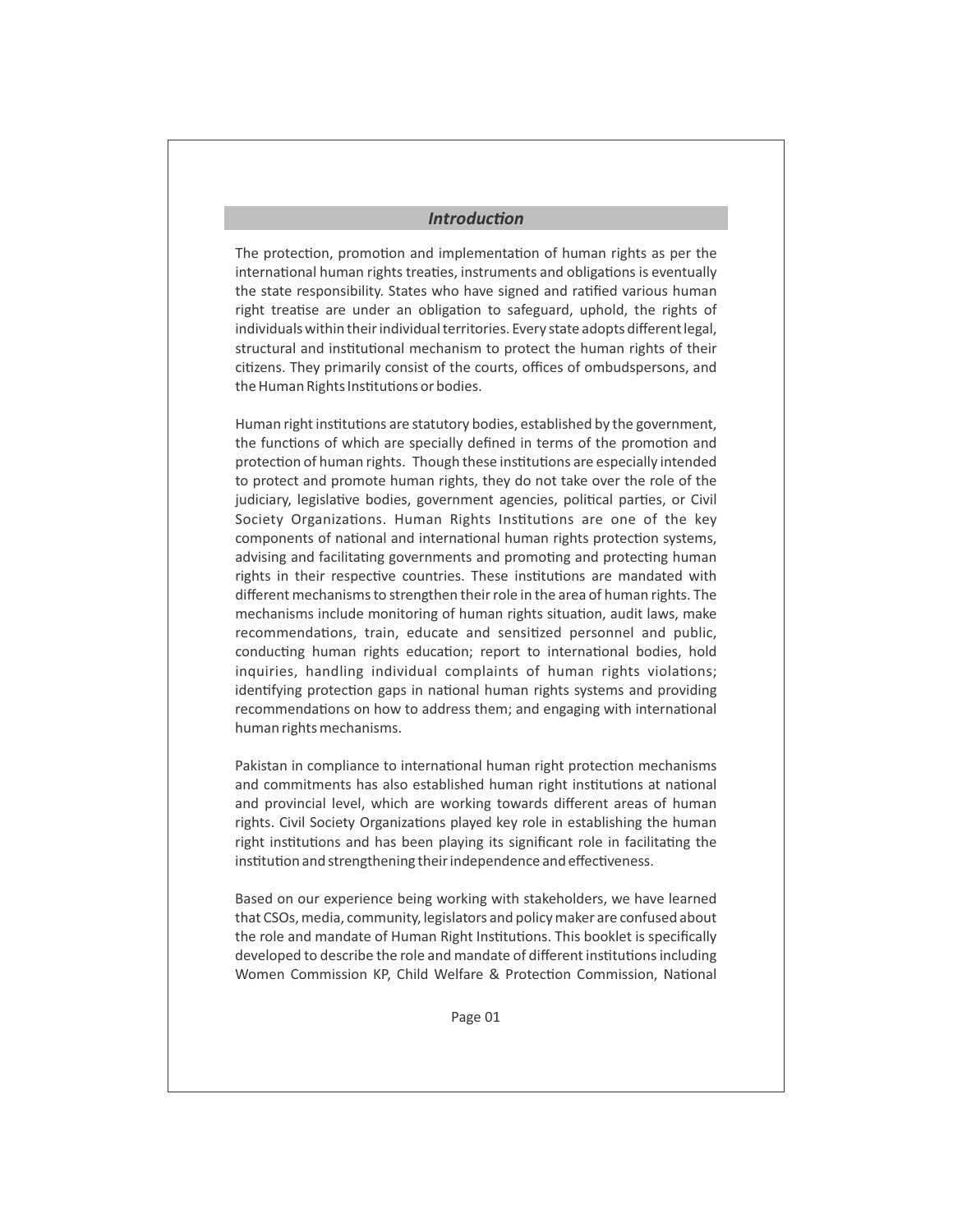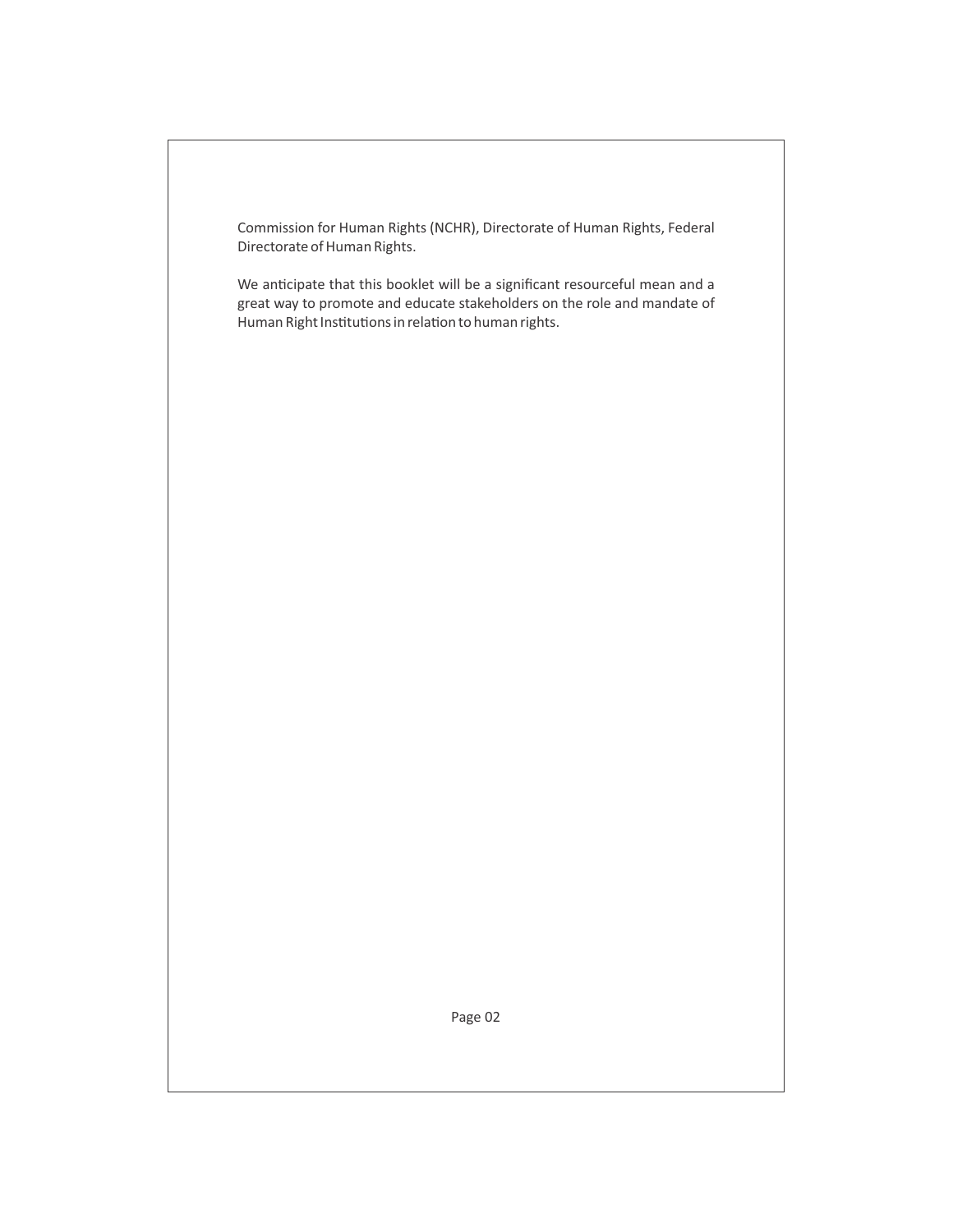### *Acronyms*

| <b>KPCSW</b>  | Khyber Pakhtunkhwa Commission On the Status of Women       |
|---------------|------------------------------------------------------------|
| <b>KPCPWC</b> | Khyber Pakhtunkhwa Child Protection and Welfare Commission |
| NCHR          | National Commission for Human Rights                       |
| <b>NCSW</b>   | National Commission on the Status of Women                 |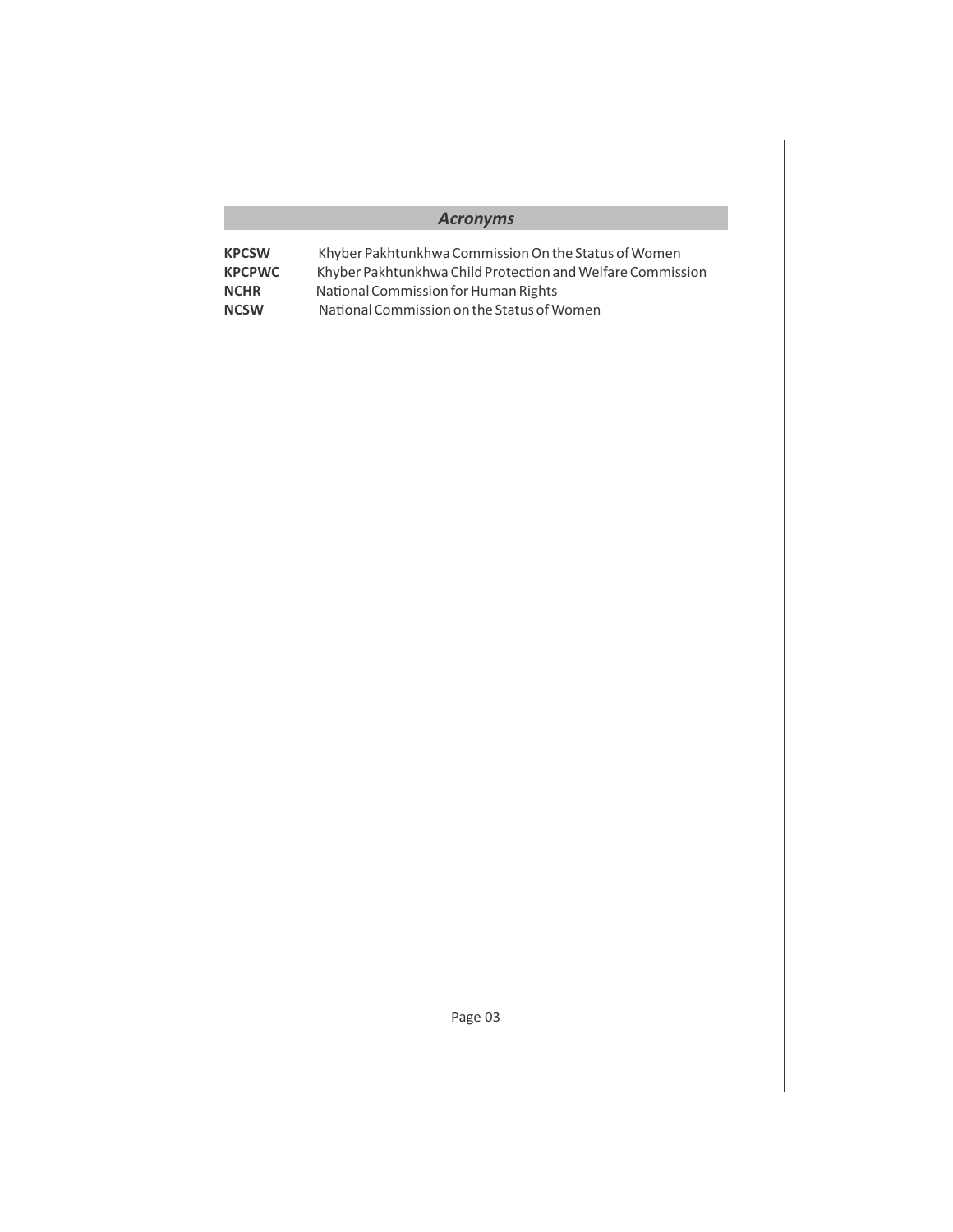### *Khyber Pakhtunkhwa Commission on the Status of Women*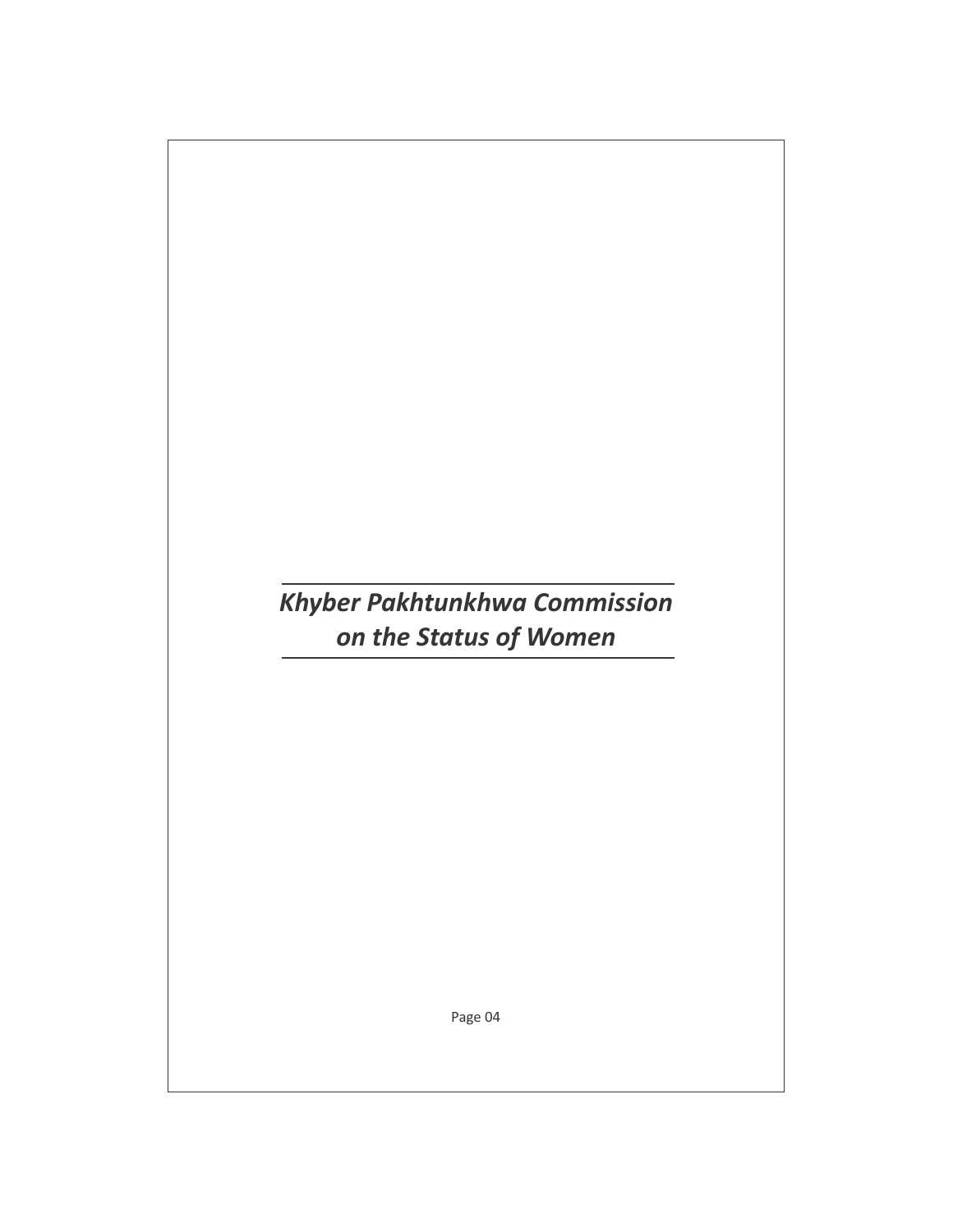#### **Introduction to KPCSW**

The Khyber Pakhtunkhwa Commission on the status of Women is a statutory body established under NWFP Act X1X 2009. It came in to being on May 13, 2010 in the backdrop of the devolution of powers and Federal Women Development Ministry.

#### **Mandate of KPCSW**

In 2016, to reconstitute and reorganize the commission to give it autonomous status for effective and improve performance, new law The Khyber Pakhtunkhwa Commission on the Status of Women Act 2016 was enacted which repealed The Khyber Pakhtunkhwa Establishment of Commission on the Status of Women Act 2016.

Mandate of KPCSW under the Khyber Pakhtunkhwa Commission on the Status of Women Act, 2016 is to:

(a) Examine the policy, programs, projects and other measures taken by Government, for women development and gender equality, to assess implementation and make suitable recommendations to the concerned authorities, where considered necessary for effective impact.

(b) Review all provincial laws, rules and regulations affecting the status and rights of women and suggest repeal, amendments or new legislations essential to eliminate discrimination, safeguard and promote the interests of women and achieve gender equality in accordance with the Constitution of the Islamic Republic of Pakistan and obligations under International Covenants and commitments.

(c) Monitor the mechanism and institutional procedures for redress of violation of women's rights, individual grievances and facilities for social care, and undertake initiative for beer management and efficient provision of justice and social services through the concerned forums and authorities.

(d) Examine and review policies/programs and plans of each department to ensure that they address gender concerns adequately.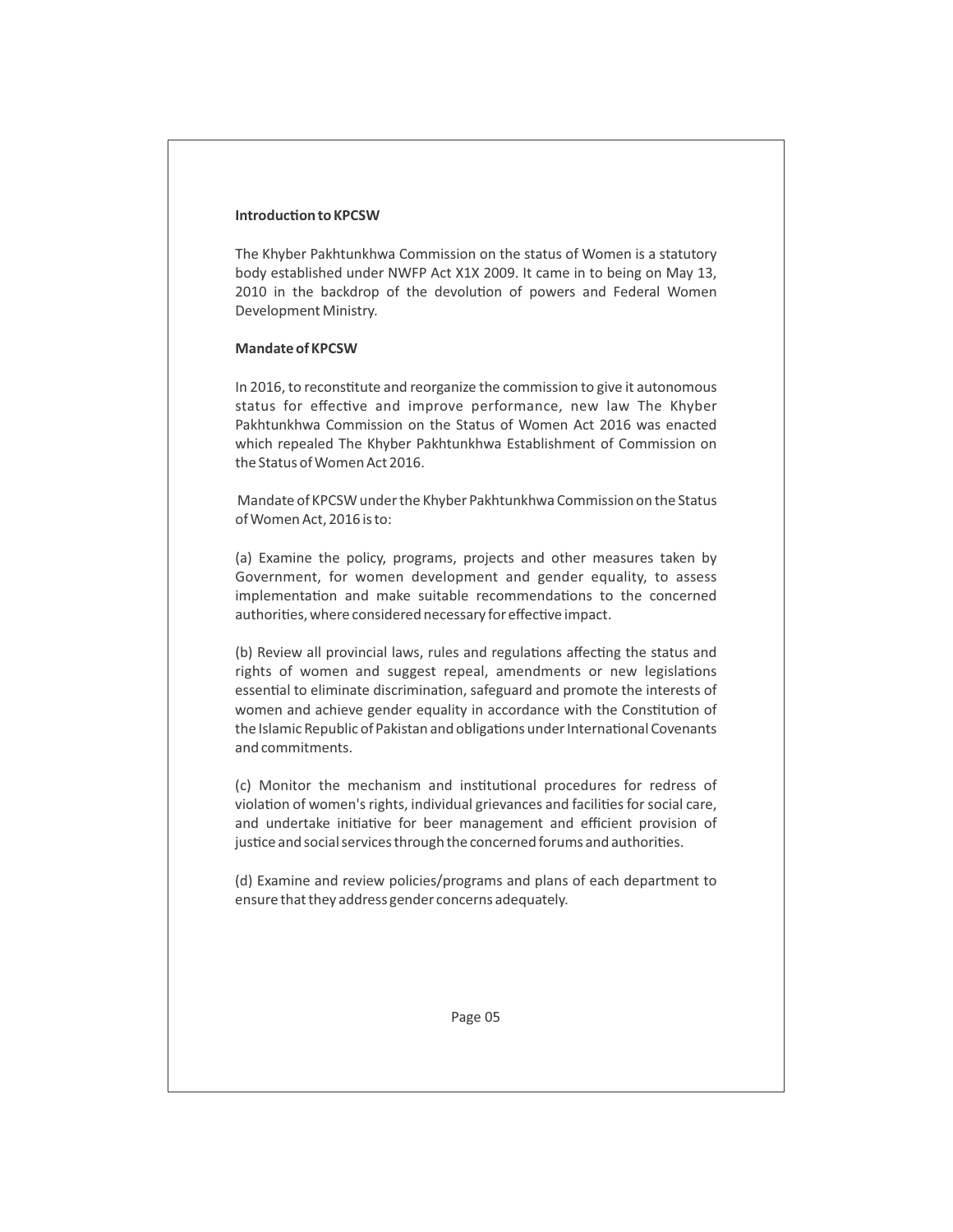(e) Establish and constitute in consultation with the Government, District Committees, consisting of such number of members with female majority and to be headed by a female Chairperson on such terms and conditions and for such a period as may be prescribed through regulations to examine and review policies/programs and plans for each office in the district and to ensure that they address gender concerns adequately, provided that two female members of district council shall be added to the District Committee and meetings and quorum of the District Committee shall be such as prescribed by regulations.

(f) Provide guidelines to a District Committee for implementation and receive periodic reports on the implementation status to the Commission.

(g) approve annual budget of the commission and of the district committees

 $(h)$  approve regulations required to be made under this act

(i) delegate such of their powers and functions to the officers of the commission, as it may consider necessary for the efficient implementation of this Act

(i) prescribe procedure for appointment, terms and conditions of service, disciplinary matters and other service matters for the employees of the commission or the district committees as the case may be.

 $(k)$  creation, re-designation, or abolition of posts, provided that while creating posts the financial implications do not exceed the approved annual budget, and

(I) constitute sub-committees consisting of its members as it may deem fit and may refer to them any matter for consideration and report, and

(m) perform any other function which may be assigned to it by government.

The most basic purpose to establish the Commission was to have a regulatory monitoring body that can work with sister government organizations as well as with NGO's towards the emancipation of women, equalization of opportunities including socio-economic condition among women and men. Also to eliminate all forms of discrimination/violations against women.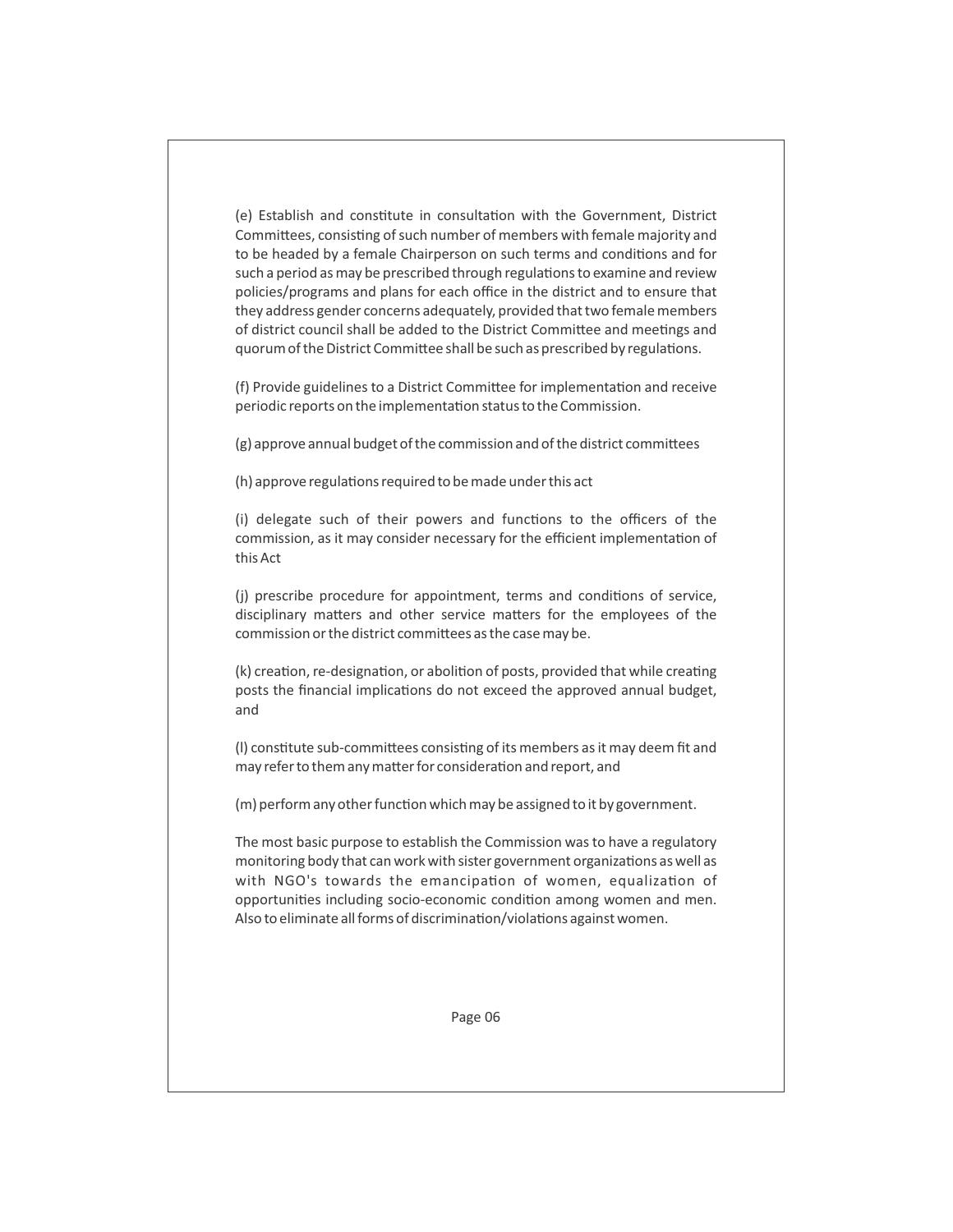Commission has a mandate to conduct research on the issues related to the women of KP especially those deprived women living in the remote areas of the province. These Researches will also be shared with the government of Khyber Pakhtunkhwa and will help the legislators to concentrate on women issues including Gender Based Violence (GBV) . The Researches will also help the NGO sector to understand the current status of women in the light of facts provided through Research papers.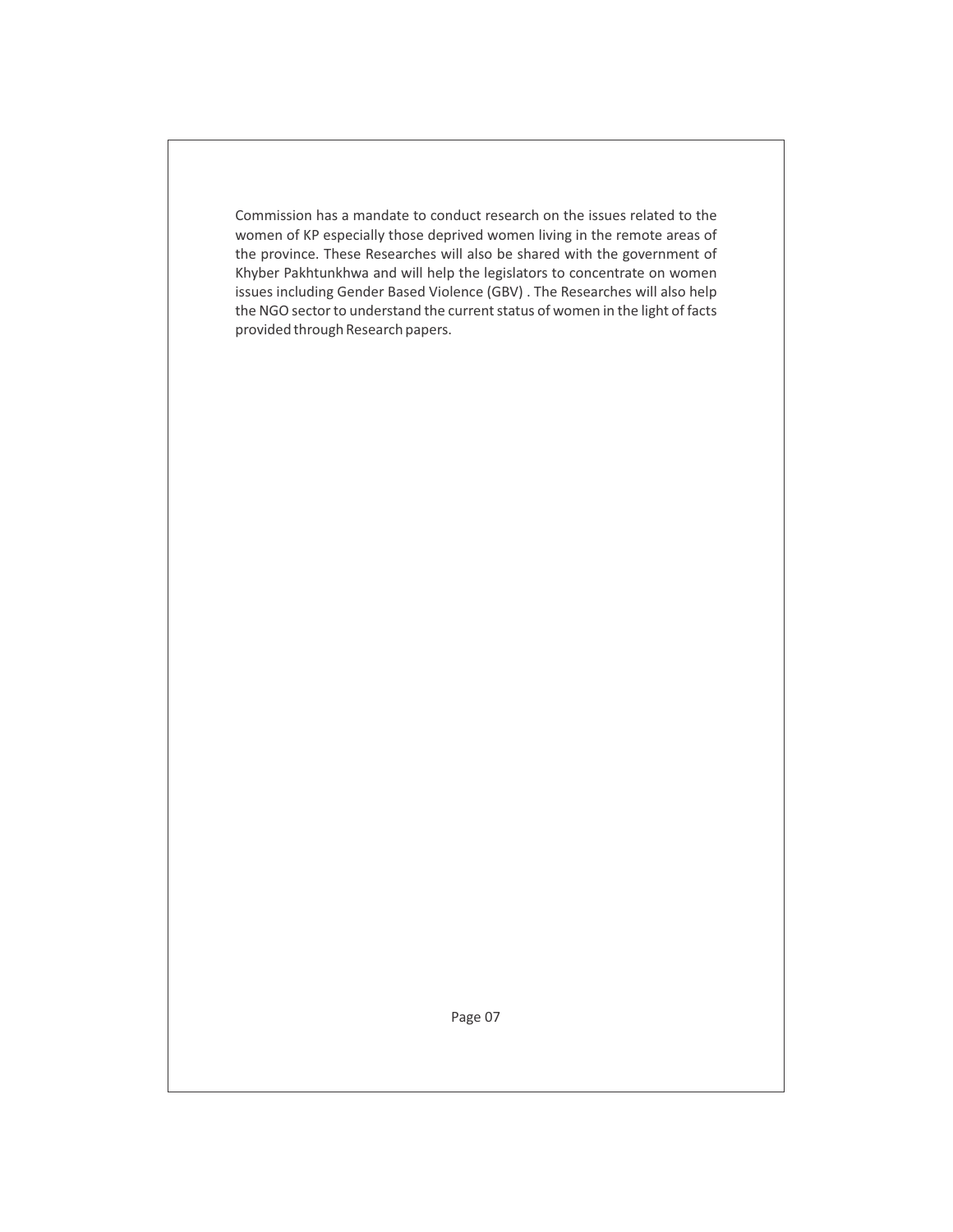### $K$ hyber Pakhtunkhwa Child Protection *and Welfare Commission*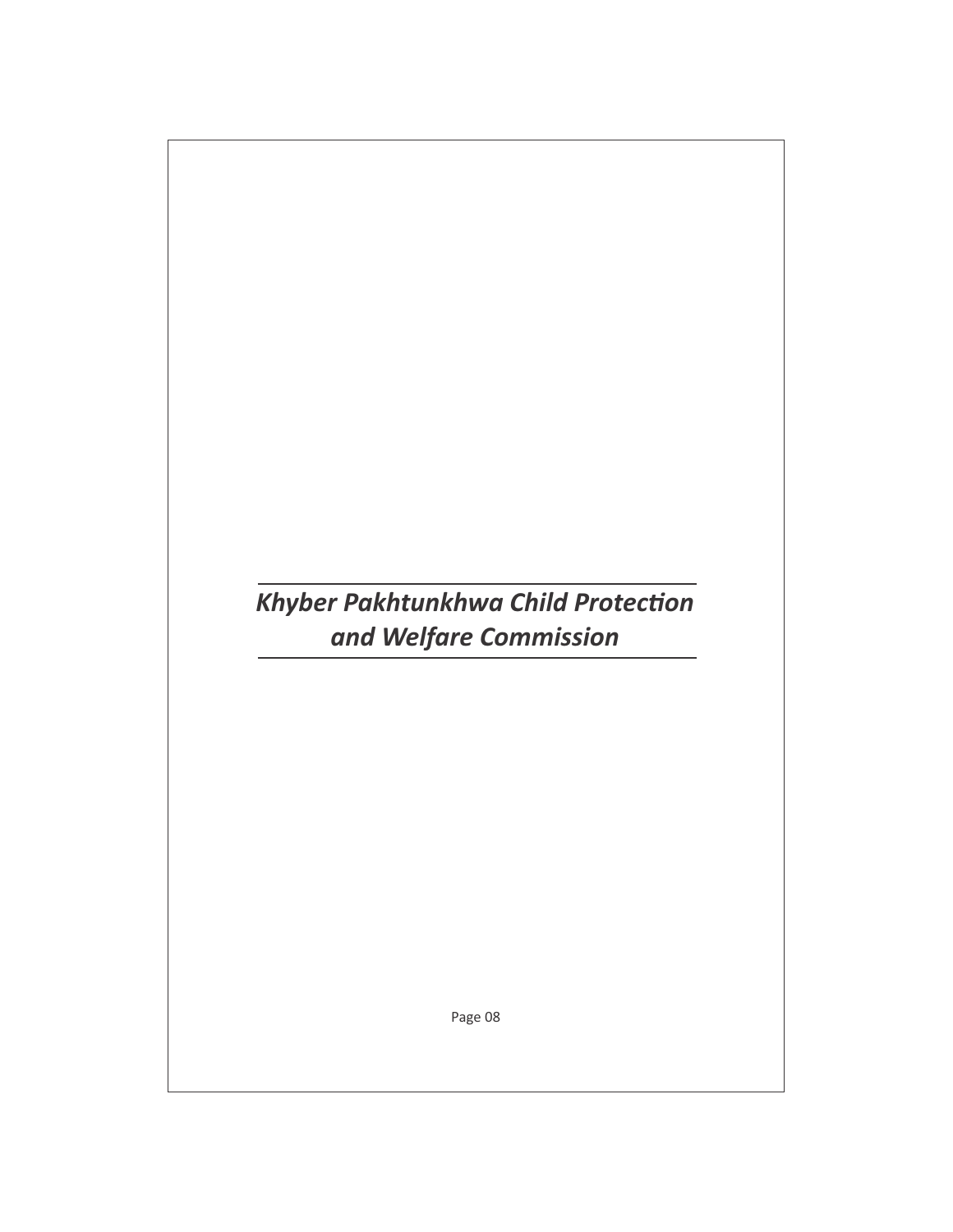#### **Child Commission Introduction:**

The Commission on child protection and welfare KP is a body, having perpetual succession and a common seal, with power given under the act (The Khyber Pakhtunkhwa Child Protection And Welfare Act, 2010) established to provide for the care, protection, maintenance, welfare, training, education, rehabilitation and reintegration of Children at risk in the Khyber Pakhtunkhwa.

#### **Vision**

A child sensitive society where children are enjoying their rights of protection, survival, development and participation without any discrimination.

#### **Mission Statement**

We inspire and lead stakeholders in government, civil society and communities through innovative initiatives in the areas of research, policy, capacity building and service standards to ensure the protection and welfare of children in Khyber Pakhtunkhwa.

#### **Powers and functions of the Commission**

The Khyber Pakhtunkhwa Child Protection And Welfare Act, 2010 providers for the following powers and functions, -

(a) to act as a focal point for effective supervision and coordination of child rights matters at provincial and local levels, and develop and coordinate activities programmes and plans for the development, protection, survival, participation and rehabilitation of children at risk;

(b) to coordinate with National Commission on the Rights of Children (NCRC);

(c) to implement policies for the prevention, protection, rehabilitation and reintegration of children at risk;

(d) to review all provincial laws, rules and regulations affecting the status and rights of children and propose new laws in this behalf, wherever necessary, to safeguard and promote the interest of child in accordance with the Constitution of the Islamic Republic of Pakistan and obligations under international covenants and commitments: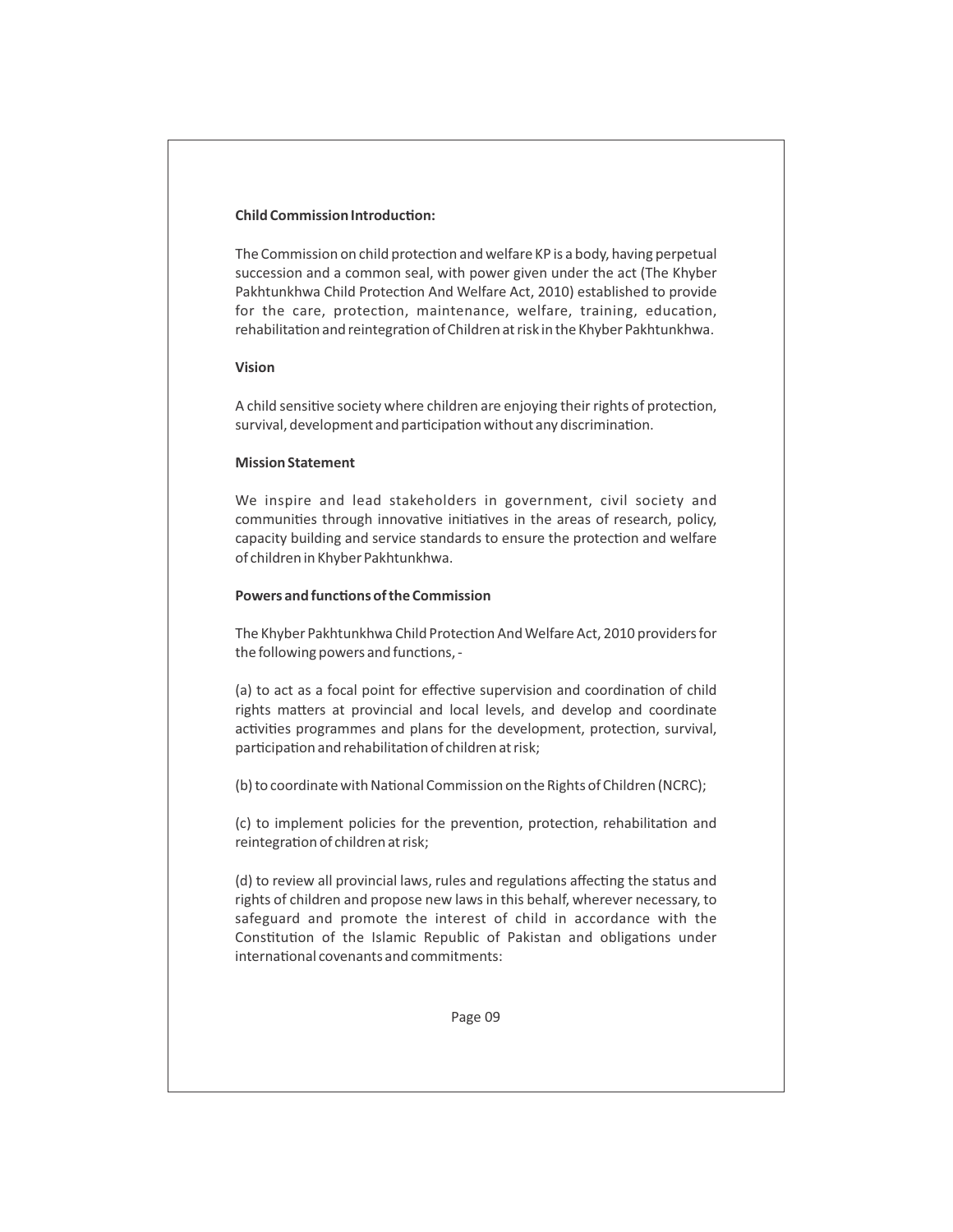Provided that these obligations and covenants are not repugnant to injunctions of Islam;

(e) to provide technical and other support in the interests of children to the Provincial Departments, local governments or civil society organizations and create awareness and educate the public about the status of Children at risk through print and electronic media as well as holding lectures and seminars etc;

(f) to monitor the implementation and violation of laws related to child protection, welfare and rights including prevention of child labor, child sexual abuse, child sexual exploitation, prostitution, child pornography, child trafficking and any form of violence against children and to take necessary measures by enquiring into or referring individual complaints for their redressal to other appropriate Authorities or Departments or Agencies;

(g) to establish, manage, supervise and control Child Protection Units;

(h) to provide protective measures, inter alia, food and shelter, education and training to the children at risk by establishing, managing and recognizing Child Protection Institutions in accordance with the criteria laid down by the Commission;

(i) to prohibition of physical and corporal punishments of any kind which may result in endangering the life, physical, mental, spiritual, moral or social development of the child, both within the family, and in any institution;

(i) to mobilize financial resources, through national and international agencies, for programs relating to child protection, welfare and rights;

(k) to improve rules and procedures concerning compulsory birth registration and registration of children without birth documents including registration of an abandoned child with the State filling for his parentage;

(I) to reform, monitor and ensure the safety of children in residential care and juvenile detention facilities by efficient reorganization to meet with minimum standards and regular monitoring of each such institution;

(m) to build a rapid-response child protection intervention capability for provincial level emergencies such as natural disasters or the outbreak of armed conflict;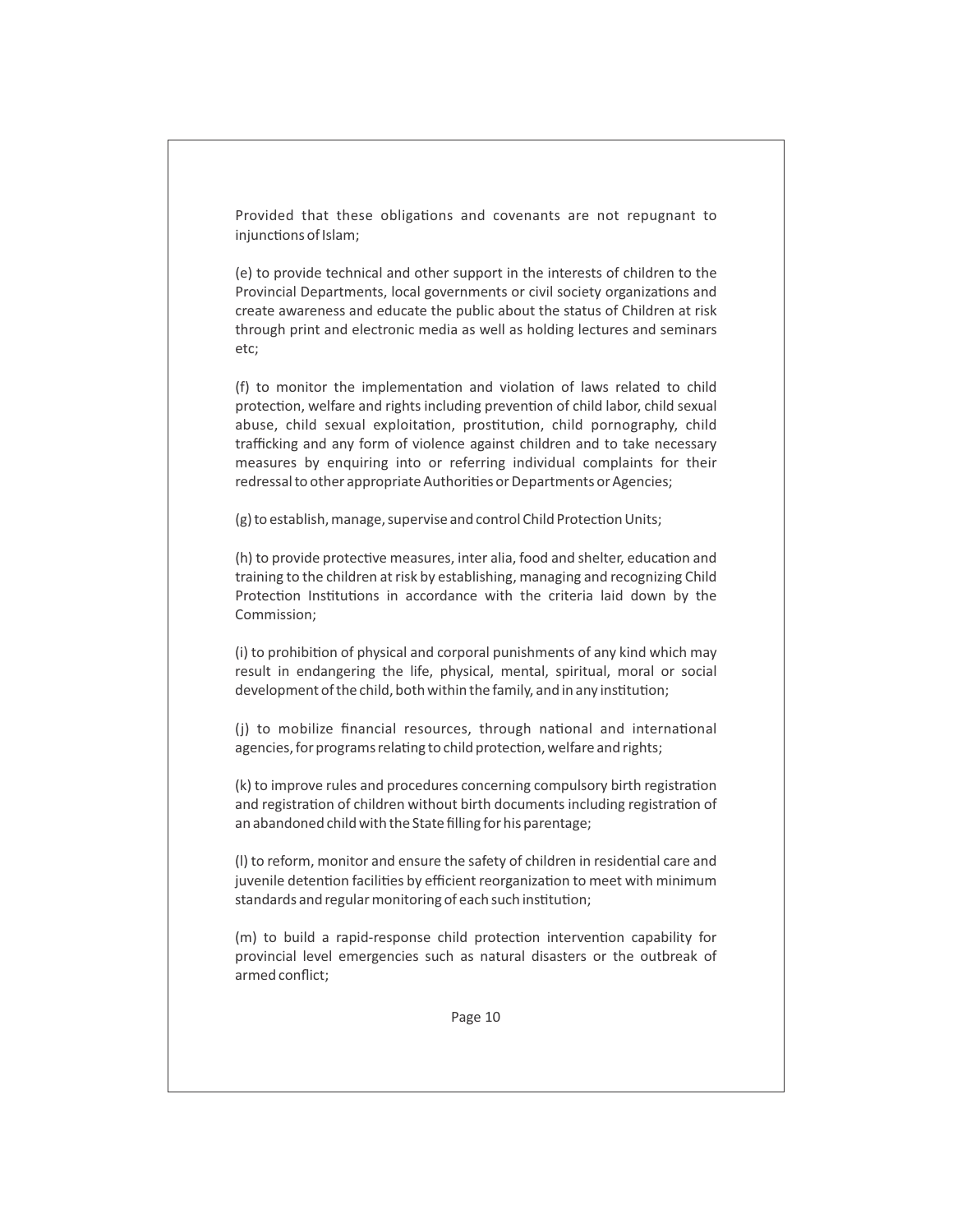(n) development of a system if necessary, of acquiring partnership of private organizations for management or funding or both, of any or all child protection institutions, which may include arranging "kafalat" of a child by private citizens;

(o) to revise the minimum age of criminal responsibility to a nationally acceptable level;

(p) development of a uniform structure for data collection and computerized data recording, to facilitate evidence-based policy formulation; and

(q) to do all such acts and things as are ancillary or incidental to any of the functions stated above and any other functions, which may be assigned to it by Government.

(2) The Commission may appoint employees, which are necessary for the discharge of their functions with such terms and conditions, as may be prescribed by regulations.

(3) The Commission may authorize the employees for the performance of its functions under this Act.

#### **Child Protection Unit**

KPCPWC is also mandated with the administration control of the Child Protection Units, which are to be established under section 9 of the Act at District levels by the government.

#### **Functions of Child Protection Unit**

According to section 10 of the Act, The Child Protection Unit have following functions:

(a) receiving and registering children at risk and their families who are considered to be in need of protection;

(b) assessing the needs of individual children and their families according to survival and departmental priorities, shelter, food, health, education, cognitive, emotional, and evolving capacities;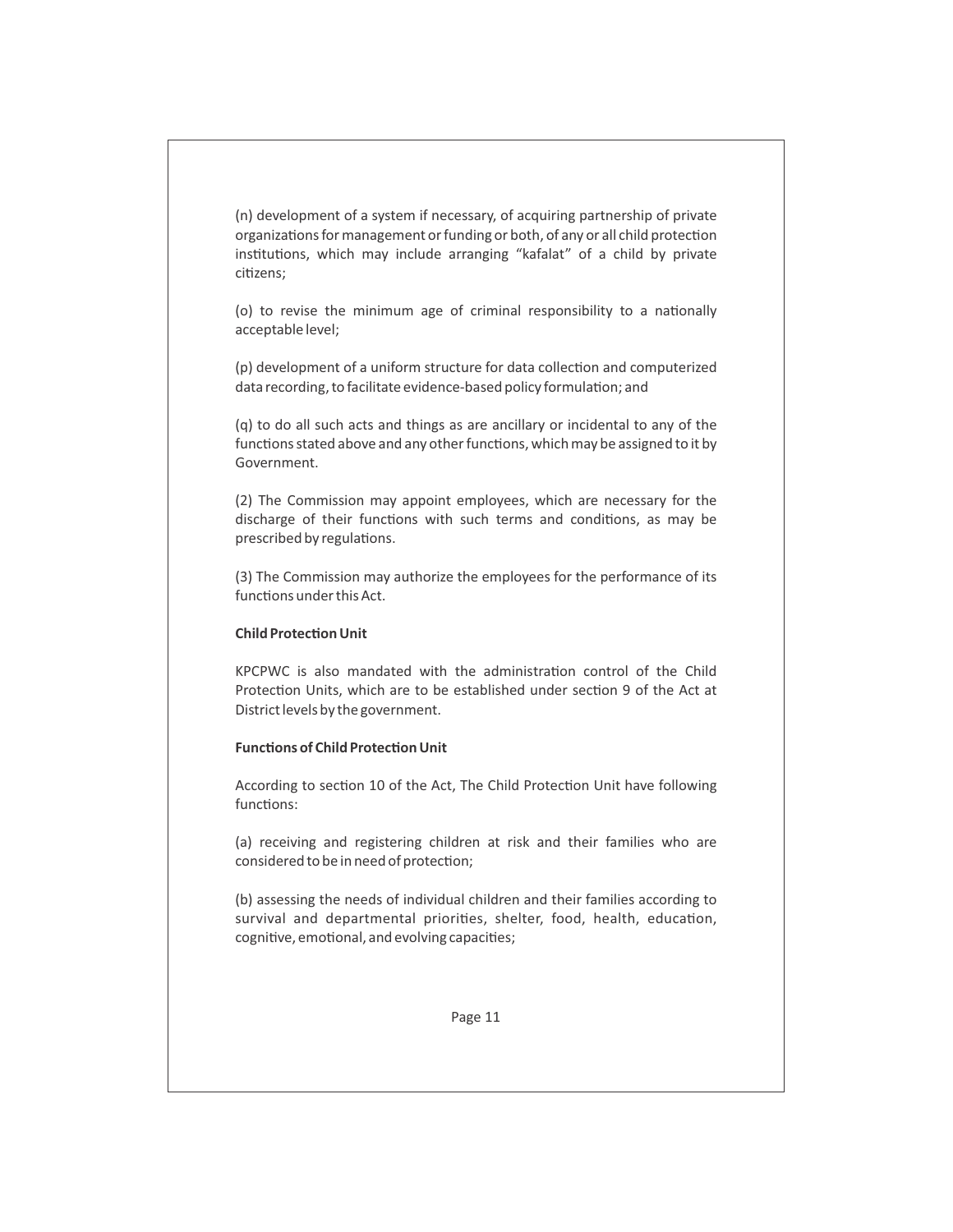(c) planning and coordinating the provision of services in cash or in kind to meet the assessed needs of children at risk and their families; (d) periodically or quarterly reviewing the intervention plan to protect children at risk, to ensure its continuity and capacity to meet the assessed needs;

(e) introduction and use of indicators related to the child abuse and exploitation prevention aspects in the monitoring visits to families, residential institutions, services, schools etc;

(f) developing consultative community structures and preparing them to support initiatives for the prevention of abuse, neglect and exploitation through the formation of Child Protection Committees;

(g) maintaining and updating record of all its activities and transmit the same regularly to the Commission;

(h) follow-up of children at risk after their release from the Child Protection Institution or jail, as the case may be, for about six months; and

(i) provision of preventive and protective services and programmes of general interest.

(2) The Child Protection Unit shall exercise any other power and function as delegated or devolved upon it by the Commission.

#### **Child Protection Institutions:**

The Commissions is also mandated with establishment and recognition of Child Protection Institutions. Under section 12 of the Act:

Section 12: (1) The Commission may establish, recognize, manage, maintain and control one or more Child Protection Institutions at such place or places in the Province, as it deems fit.

(2) The Commission may authorize any person or a body of persons to inspect, check and supervise any Child Protection Institution as to whether it is functioning in accordance with the provisions of this Act and the rules made thereunder.

(3) Every Child Protection Institution shall have specialized and well-equipped separate arrangements for the reception of children at risk.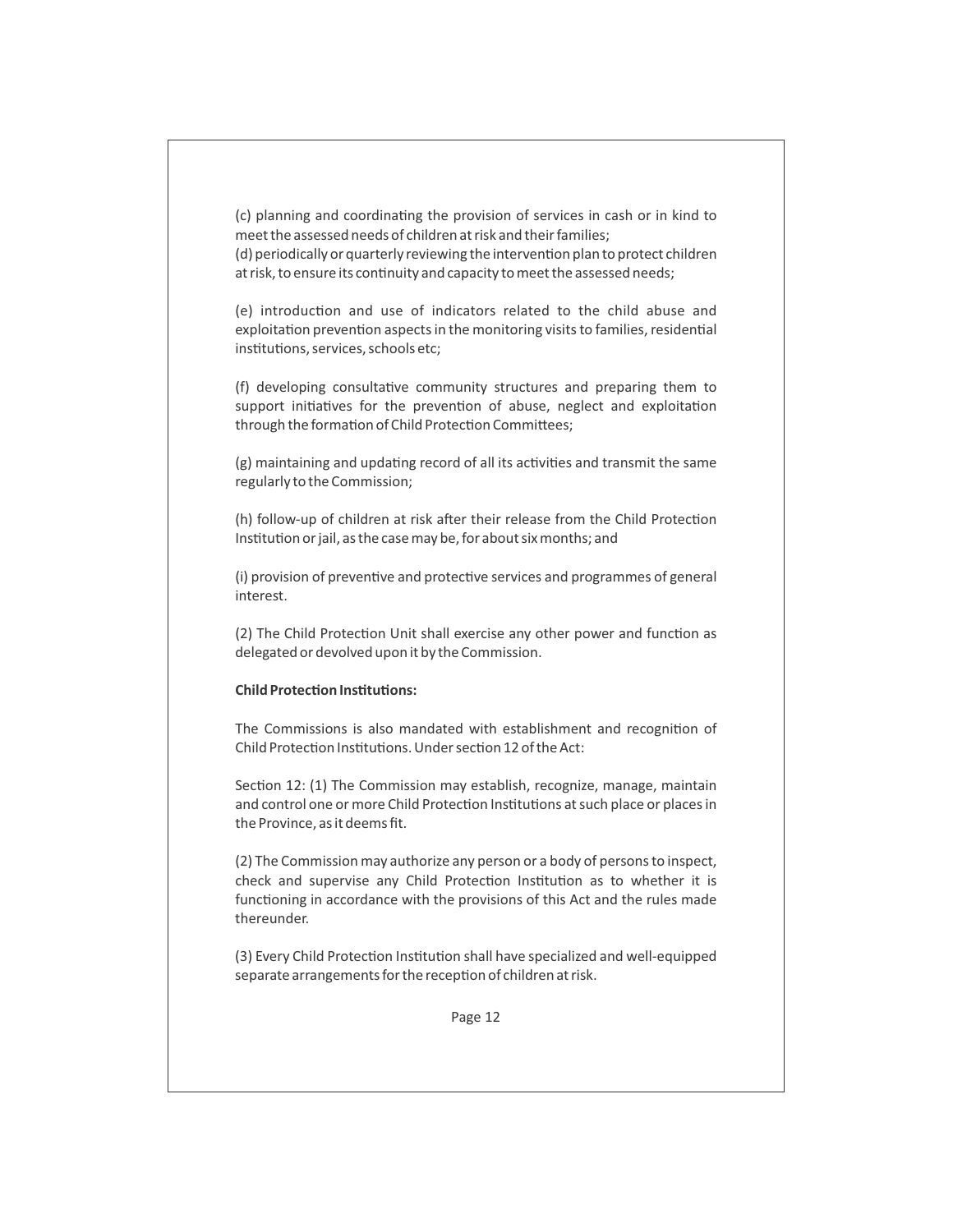(4) The Child Protection Institution shall not only provide the children at risk with accommodation, treatment, maintenance and facility for education, but also provide him the facility for the development of his character and abilities and give him necessary training for protecting himself against moral dangers or exploitations.

(5) The Child Protection Institution shall perform such other functions as may be prescribed by rules.

(6) In case a Child Protection Institution is found acting in contravention of the provisions of this Act, the rules or the regulations, the Commission may pass such orders as it deems fit for the proper management or maintenance of such institution or its complete disbandment.

 $(7)$  No order shall be passed by the Commission under sub-section  $(6)$  of this section, unless the management thereof is provided with an opportunity of hearing.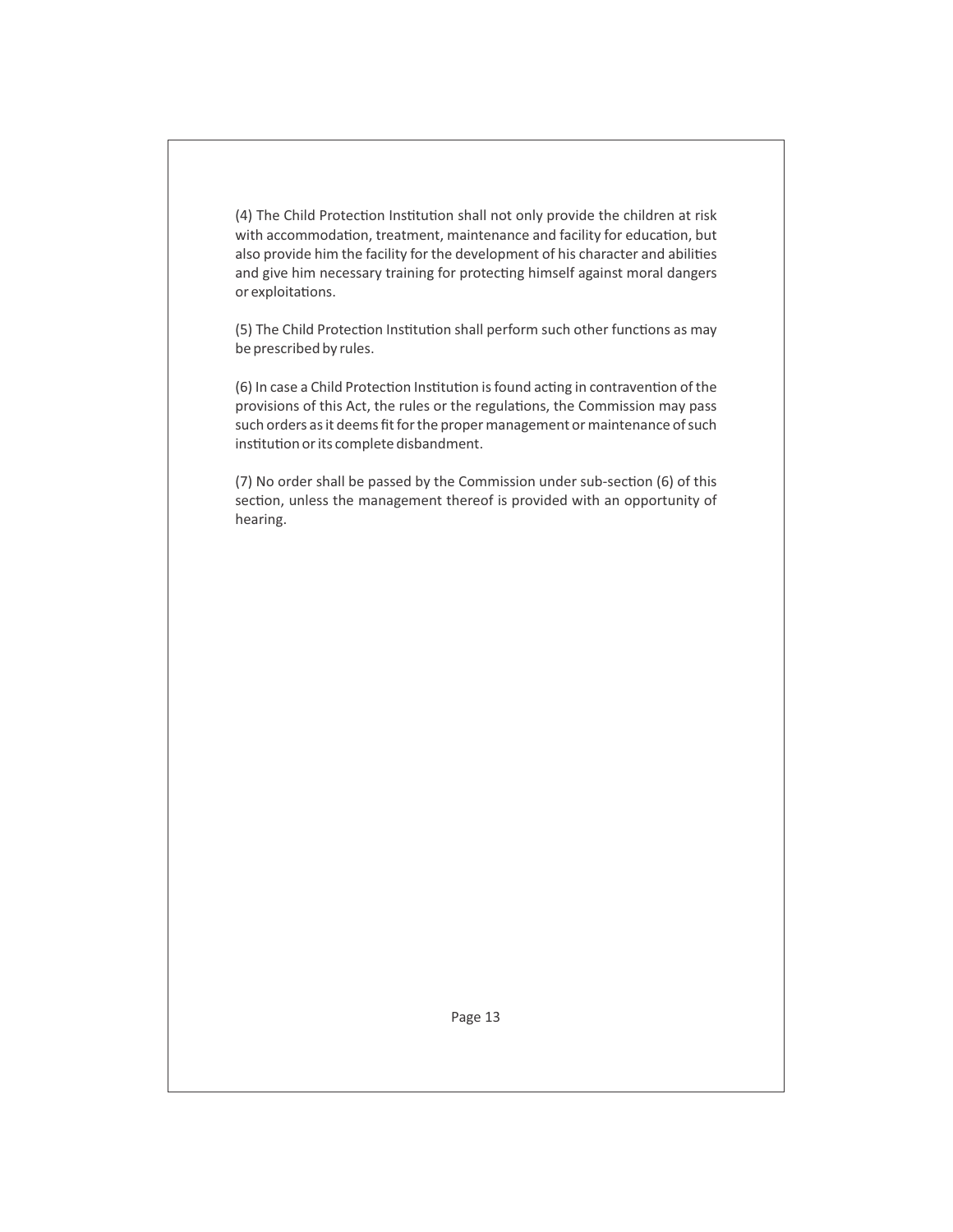## **National Commission for** *Human Rights (NCHR)*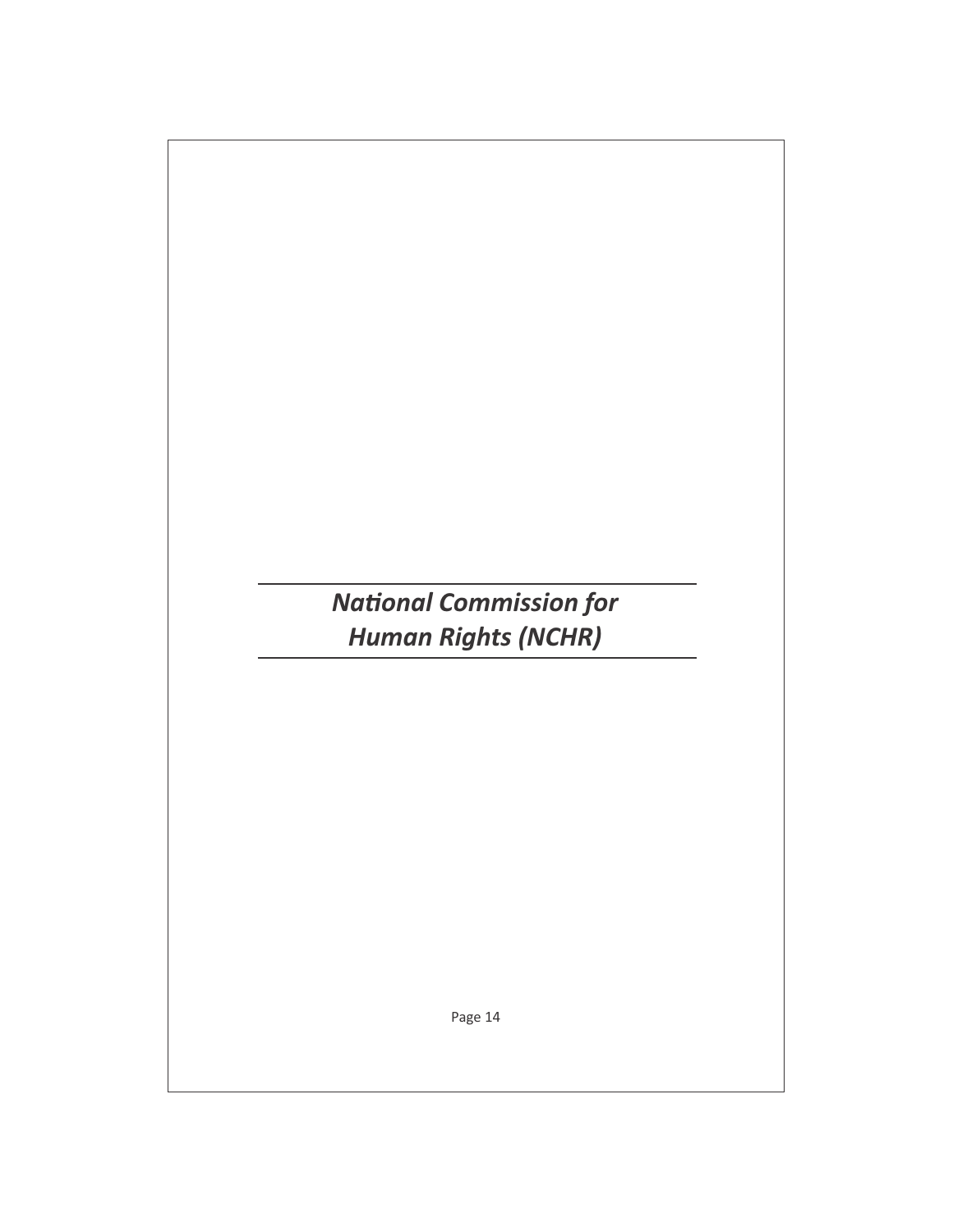#### **Introduction of NCHR**

Complying with its international obligations, Pakistan established a National Commission for Human Rights (NCHR) through the Act XVI of 2012 in accordance with the Paris Principles with the purpose of promotion and protection of Human Rights as provided in the Constitution of Islamic Republic of Pakistan and various international instruments to which Pakistan is state party or shall become a state party.

#### **Mandate**

The National Commission for Human Rights Act, 2012 stipulates a broad and overarching mandate for the promotion, protection and fulfillment of human rights, as provided for in Pakistan's Constitution and international treaties. As an impartial state body, the NCHR works independently of the Government and is directly accountable to the Parliament of Pakistan. The NCHR's financial and performance reports are also directly presented to the Parliament for approval on an annual basis.

#### **Primary Functions/Mandate of NCHR**

#### **Redressal of human rights violations:**

The Commission is competent to receive petitions or take suo-moto notices or inquire into complaints of violation of human rights or abetment thereof; or negligence in the prevention of such violation, by a public servant.

#### **Inquiries and Investigation:**

The Commission is empowered to investigate or inquire in respect of any incident of violation of human rights in Pakistan.

#### **Review of the Legislation:**

The Commission is competent to review the safeguards provided by or under the Constitution of the Islamic Republic of Pakistan or any other law for the time being in force for the protection of human rights and recommend adoption of new legislation, the amendment of existing law and the adoption or amendment of administrative measures for their effective implementation.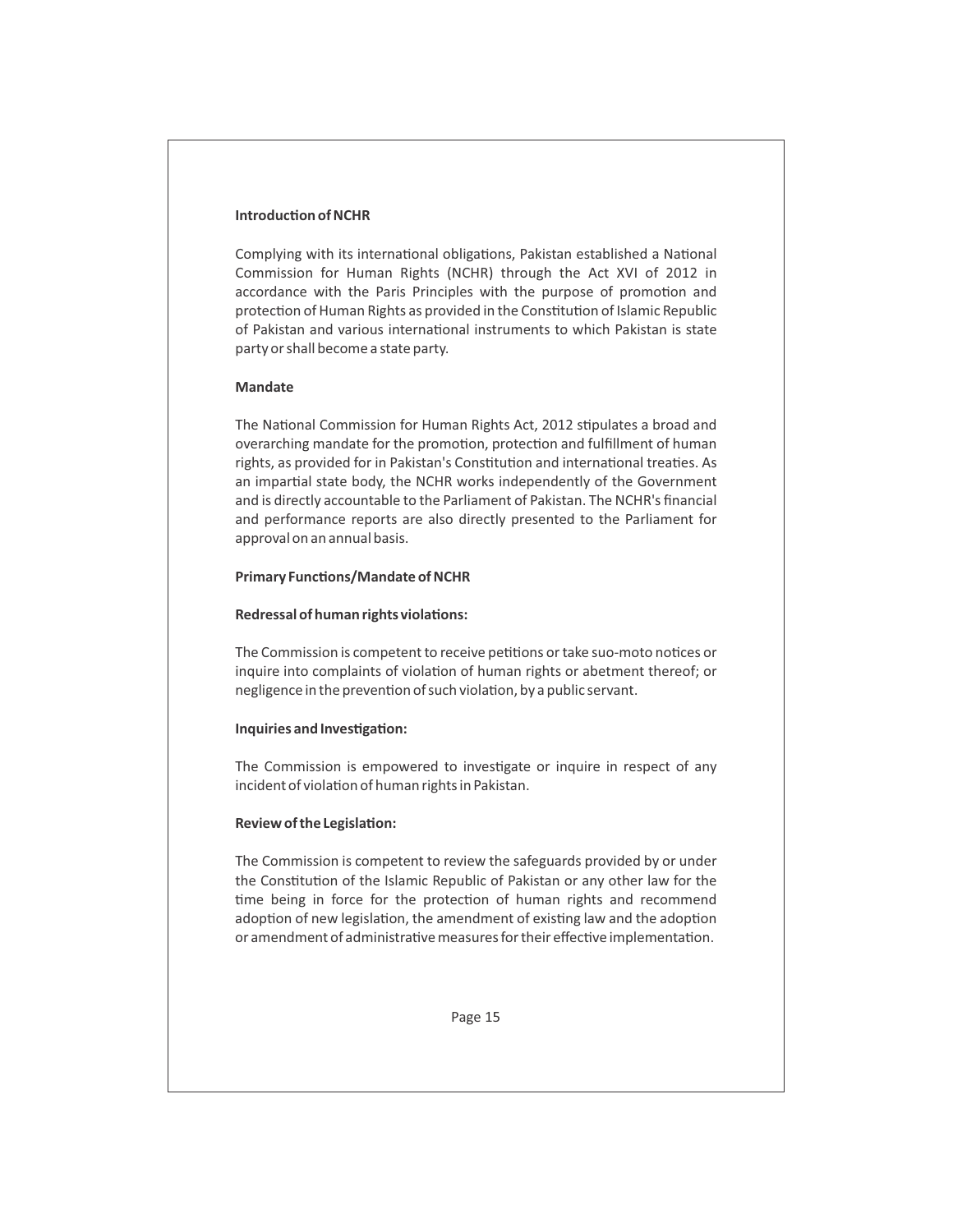#### **Human Rights and Acts of Terrorism:**

The Commission is competent to review the factors, including acts of terrorism that inhibit the enjoyment of human rights and recommend appropriate remedial measures.

#### **Human Rights Treaties and State Reports:**

The Commission is competent to study treaties, other international instruments on human rights and reports submitted by the Government of Pakistan on them including the comments thereon, to make recommendations for their effective implementation. The Commission is empowered to submit independent reports to the Government on the State of human rights in Pakistan for incorporation in reports to the United Nations' bodies or committees.

#### **Research and Awareness of Human Rights:**

The Commission is competent to undertake and promote research in the field of human rights and spread human rights literacy among various sections of society for the promotion and protection of human rights in Pakistan.

#### **National Plan of Action:**

The Commission is competent to develop a national plan of action for the promotion and protection of human rights in Pakistan.

#### **Human Rights Courts:**

The Commission is competent to advice the Federal Government to establish/declare human rights court at District Level for the purpose of speedy trial of offences arising out of violation of human rights.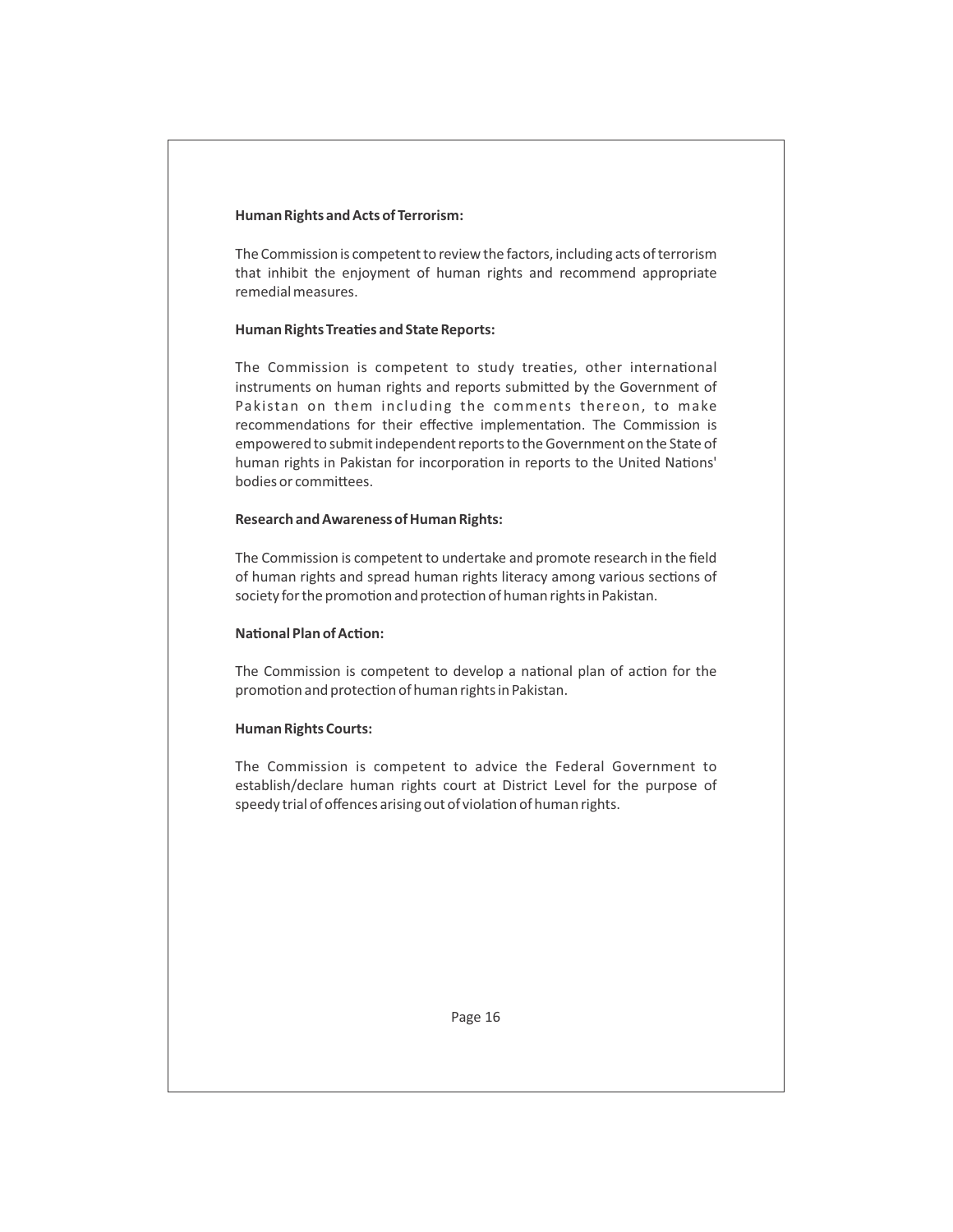### **National Commission on the Status**  *of Women*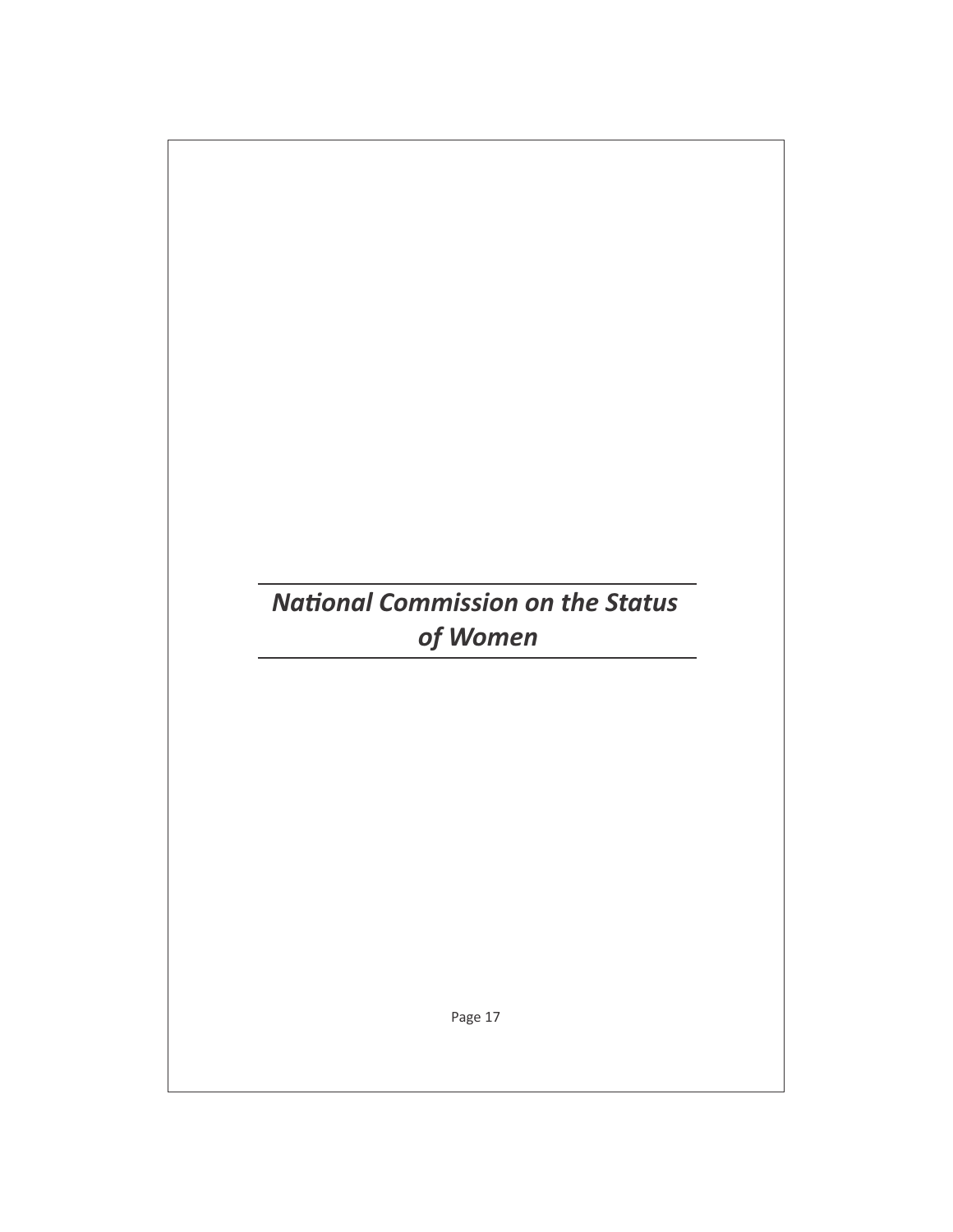#### **National Commission on the Status of Women (NCSW)**

National Commission on the Status of Women (NCSW) is a statutory body, established in July 2000. It is an outcome of the national and international commitments of the Government of Pakistan like Beijing Declaration and Platform for Action, 1995; and National Plan of Action (NPA) for Women, 1998. Three Commissions have completed their respective term of three years. Term of the last Commission expired on 31st December, 2008.

The National Commission on the Status of Women (NCSW) was established with the specific purpose to: Examine policies, programs and other measures taken by the Government for women's development and gender equality; Review laws, rules and regulations affecting the status of women; Monitor mechanisms and institutional procedures for redress of violations of women's rights and individual grievances; Encourage and sponsor research to generate information, analysis and studies relating to women and gender issues; Develop and maintain interaction and dialogue with NGOs, experts and individuals in society at the national, regional and international level; any other function assigned to it by the Federal Government.

#### **Evolution of NCSW**

The NCSW was the logical outcome of the determined struggle waged by women activists over many years. Four contemporary commissions preceded the establishment of NCSW;

- In 1955, the commission on Marriage and family laws was setup to examine laws governing marriage, divorce & other related matter. (Headed by Justice Abdur Rasheed)
- In 1975, a high powered Pakistan Women's Rights Committee was formed that suggested comprehensive changes affecting women besides proposing several administrative measures. (Chaired by Attorney General Yahya Bakhtyar)
- In 1983, the Pakistan Commission on Status of Women was established to ascertain the rights & responsibilities of women in an Islamic society. However, its report was suppressed until 1989. (Chaired by Muhtarma Zari Sarfaraz)
- In 1987, the commission of inquiry was set up to review all laws from women's rights perspective and give recommendations for changes/new legislation. (Headed by Justice Nasir Aslam Zahid)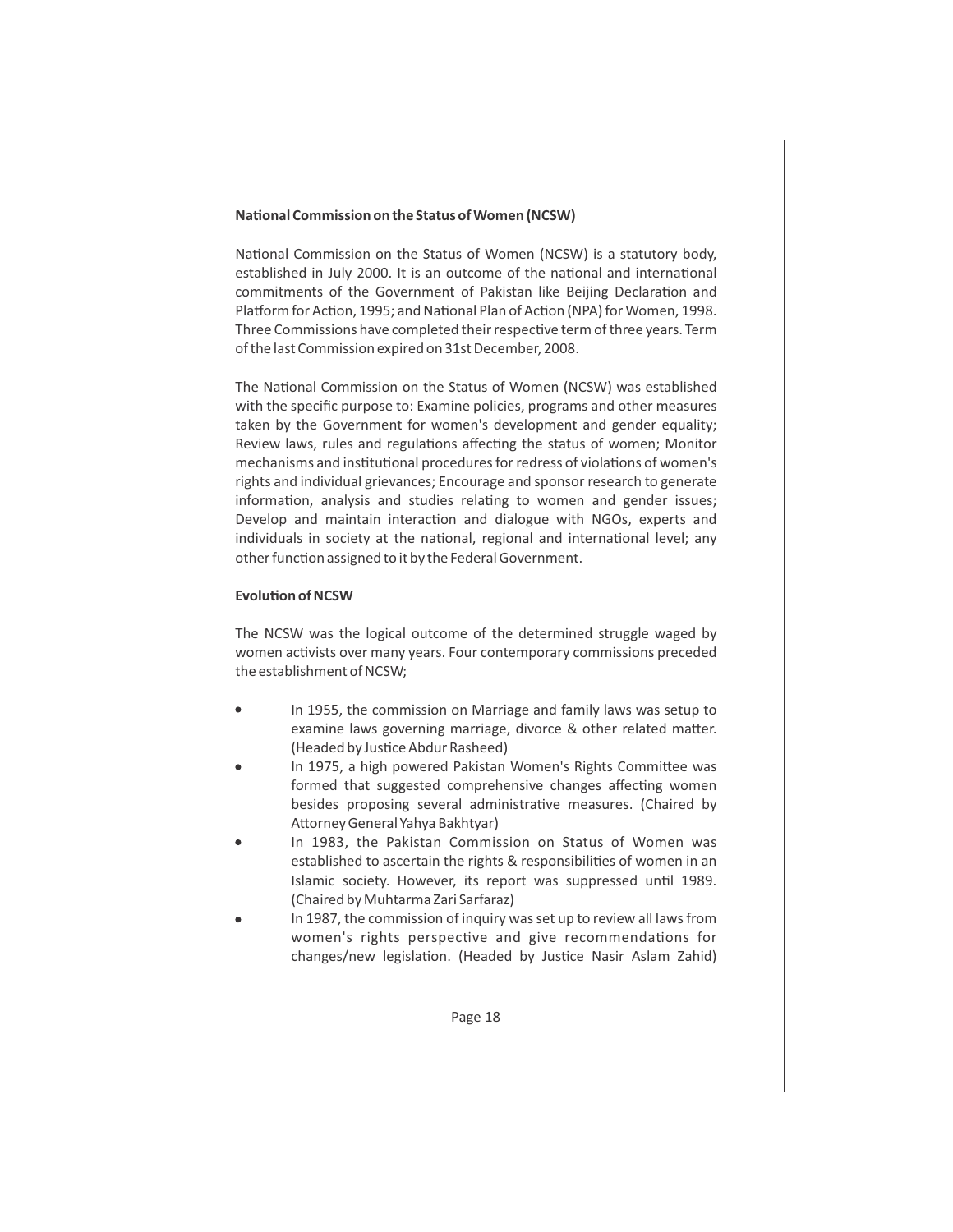- In 2000, the permanent National commission on Status of Women was established through a Presidential Ordinance.
- From 2000-2012 four commissions completed their terms. Dr. Shaheen Sardar Ali, Justice (retd) Majida Rizvi, Ms Arifa Syeda, and Ms Anis Haroon were the first four chairpersons.
- In 2013, the new NCSW act, 2012 with financial and administrative autonomy was enacted. The fifth commission was formed under this act. (in January 2013).

#### **Functions of NCSW**

- To examine policy, programs and other measures taken by the government for gender equality, women's empowerment, political participation, representation; assess implementation and make suitable recommendations.
- To review all laws, rules, and regulations affecting the status of rights of women and suggest repeal, amendment, or new legislation essential to eliminate decimation, safeguard, and promote the interest of women and achieve gender equality before law in accordance with the constitution and obligations under international covenants and commitments.
- To sponsor, steer, encourage research to generate information, analysis and studies and maintain a database relating to women and gender issues to provide knowledge and awareness for national policy and strategic action for women empowerment.
- To recommend to the government of Pakistan to sign and ratifying of international instruments designed to protect human rights.
- To develop and maintain interaction and dialogue with nongovernmental organizations, experts and individuals in society and active association with similar commission and institutions in other countries for collaboration and action to achieve gender equality at the national, regional and international level.
- To mobilize grants from domestic and international including multi and bilateral agencies, for meeting any of its obligations or performing its functions.
- To monitor the implementation of international instruments that Pakistan has signed.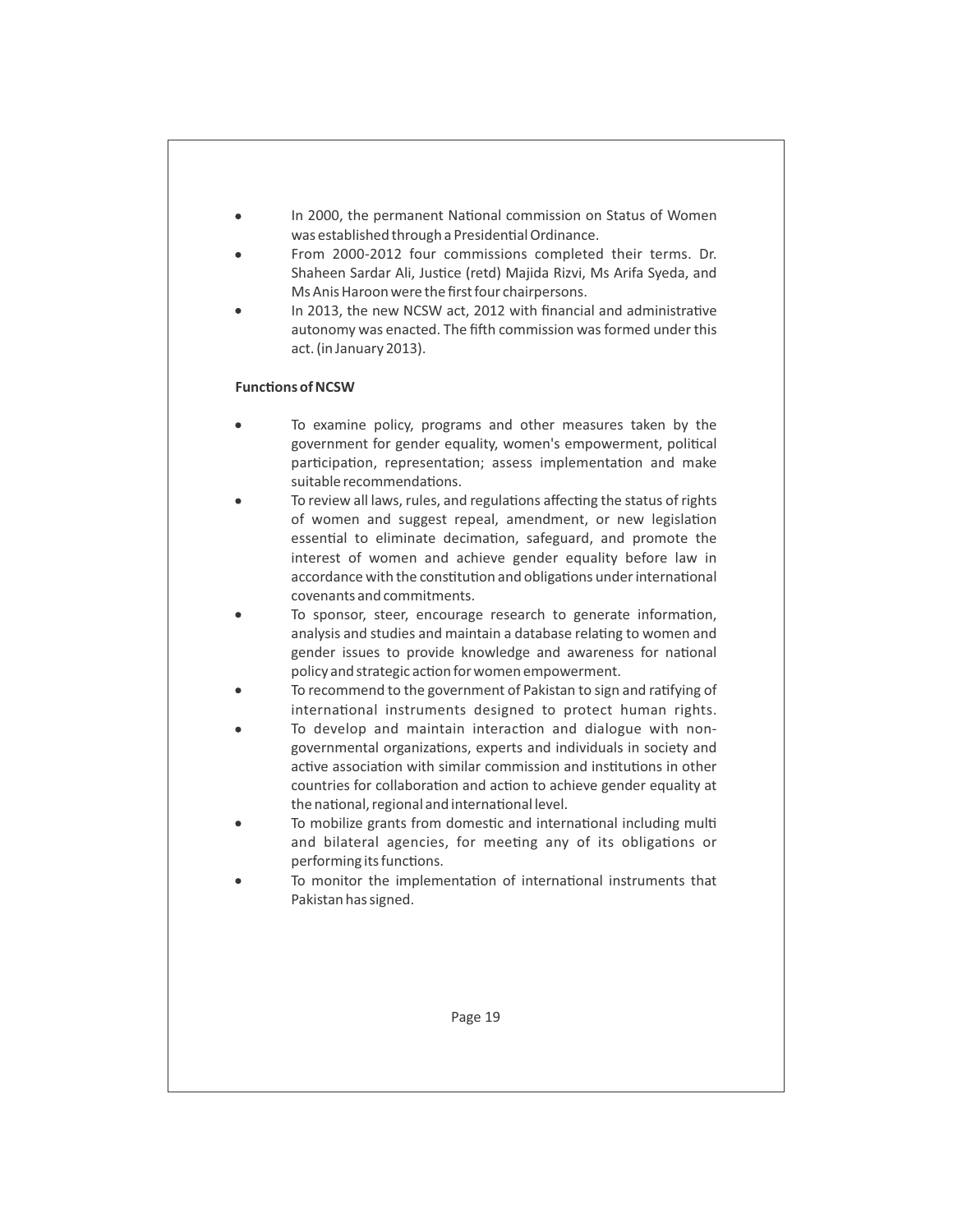#### **Powers of NCSW**

- To seek & receive information, data & documents from any official source or entity in the course of performance of its functions.
- To enforce attendance of any person and call for production of documents with powers of civil court. (granted under the court of civil procedure, act V, 1908)
- To inspect any jail, sub jail, or other places of custody with prior permission of the provincial government.
- To intervene in institutional procedures for redress of violation of women's rights.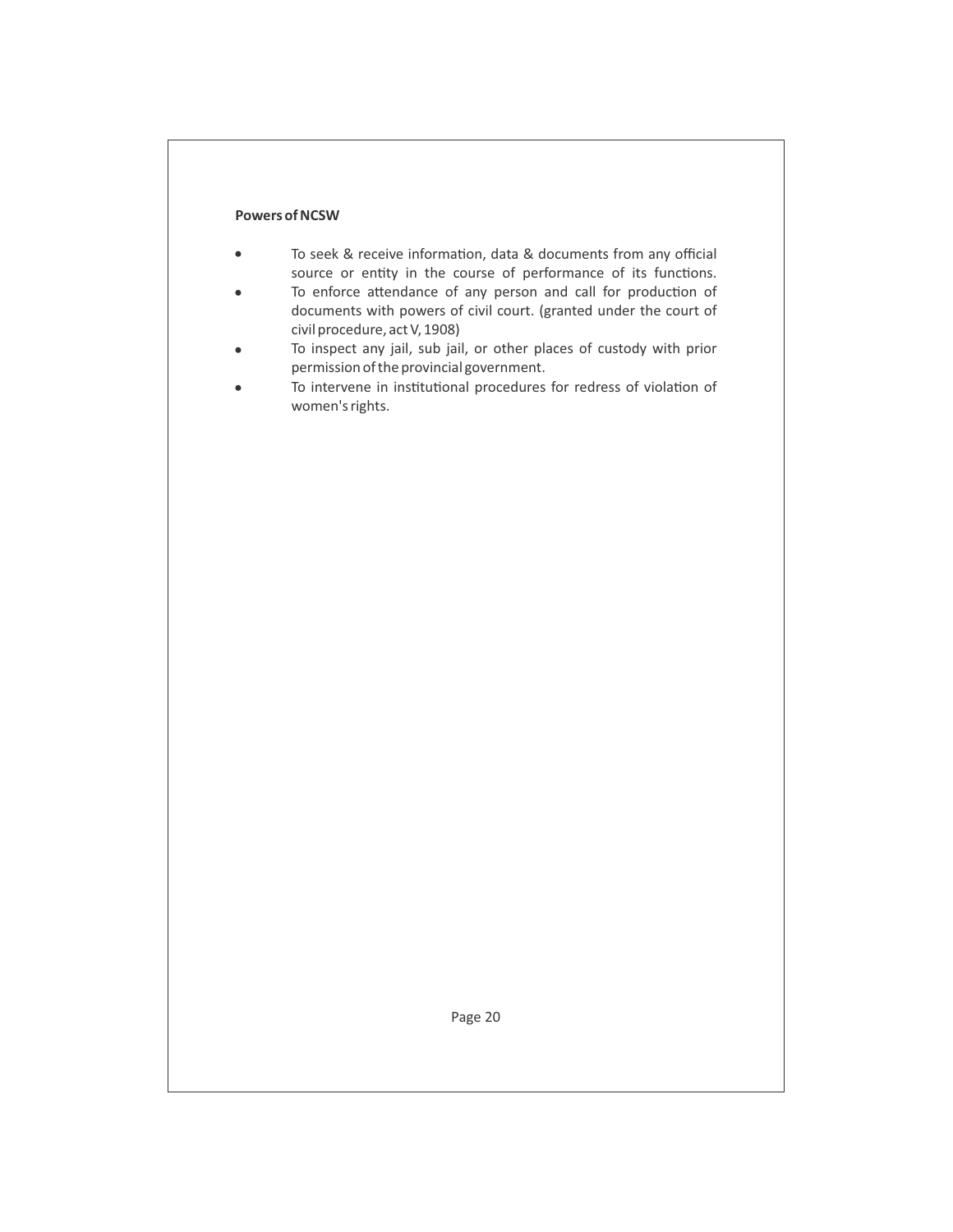# *Ministry of Human Rights*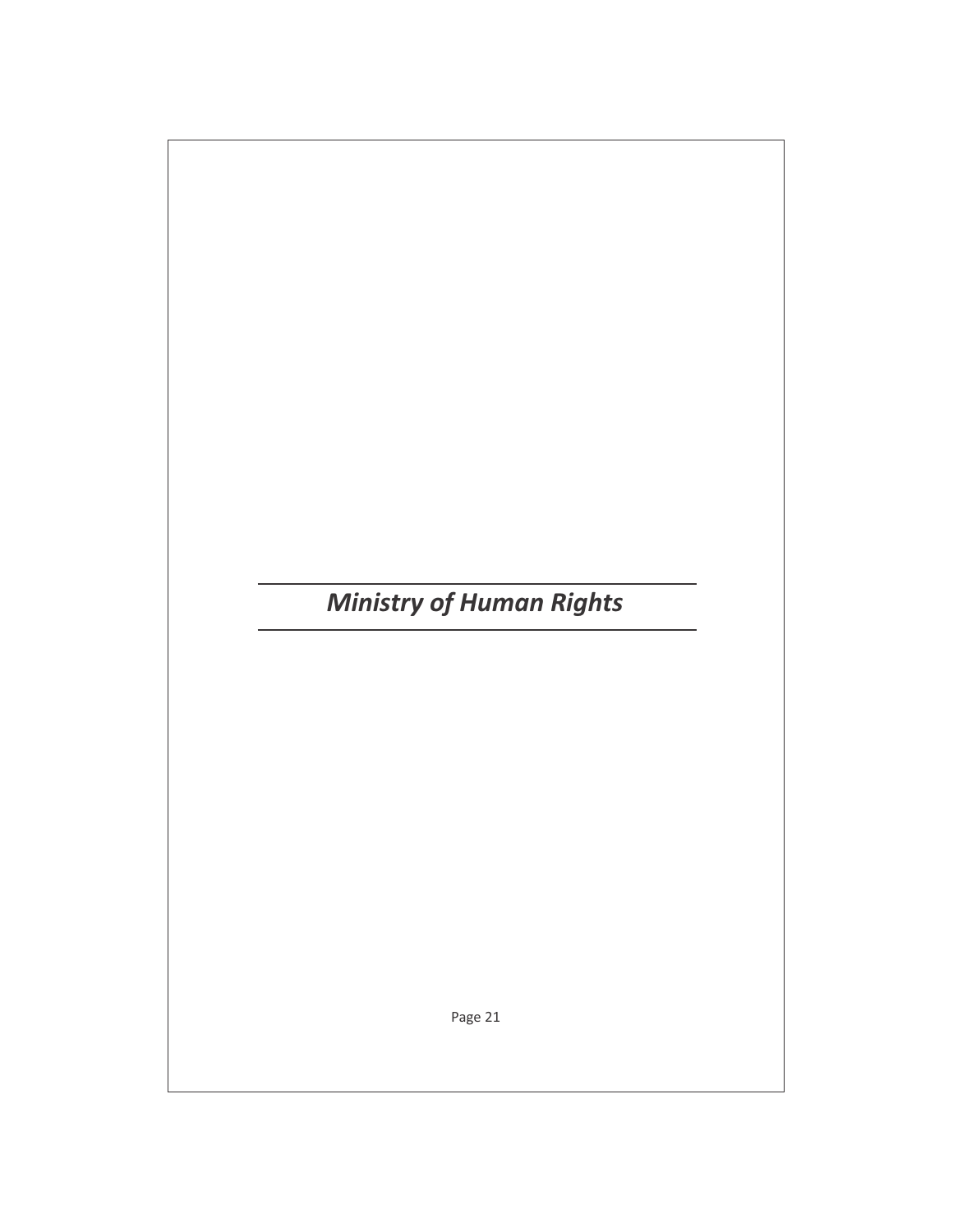#### **History of Ministry of Human Rights**

An independent Human Rights Commission headed by Justice (R) Durab Patel, was established in 1993. After the election in 1993, the Human Rights Commission was converted into a cell in the Ministry of Interior to deal with Human Rights issues. The cell was transferred to Ministry of Law, Justice and Parliamentary Affairs in 1994. In 1995, the Government of Pakistan established a full-fledged Ministry of Human Rights. After one year, the Ministry of Human Rights was merged with Ministry of Law, Justice & Parliamentary Affairs in 1996. It continued its functions as a wing. It was again upgraded in 2007 as Human Rights Division. In 2008 this Division attained the status of a full- fledged Ministry of Human Rights. After devolution, some subjects of the erstwhile Ministry of Women Development were transferred to Ministry of Human Rights on 1st July, 2011. In 2013, Ministry was again merged as a Wing with Ministry of Law and Justice. On 23rd November 2015, the Wing was bifurcated from Ministry of Law and Justice as a separate Ministry of Human Rights. Currently, the Human Rights Division has following offices/suboffices: Ms. Agha has served the Government in several capacities. In her judicial assignments she was both 'first class' and juvenile magistrate. She has worked as Director General, Federal Ombudsman, Secretary Local Government Board, and Financial Advisor to the Mayor and City of Karachi from 1998 to 2000.

Four Regional Offices (Karachi, Lahore, Peshawar and Quetta).

#### **Vision**

Developing Pakistan into a country where every citizen lives in equality, dignity and freedom with complete protection of fundamental human rights without any discrimination as guaranteed by the Constitution of Pakistan.

#### **Mission**

Establishing and strengthening necessary institutional mechanisms for protection and promotion of human rights as enshrined in the Constitution of Pakistan, the Universal Declaration of Human Rights and the international Human Rights Conventions and Covenants ratified by the Government of Pakistan.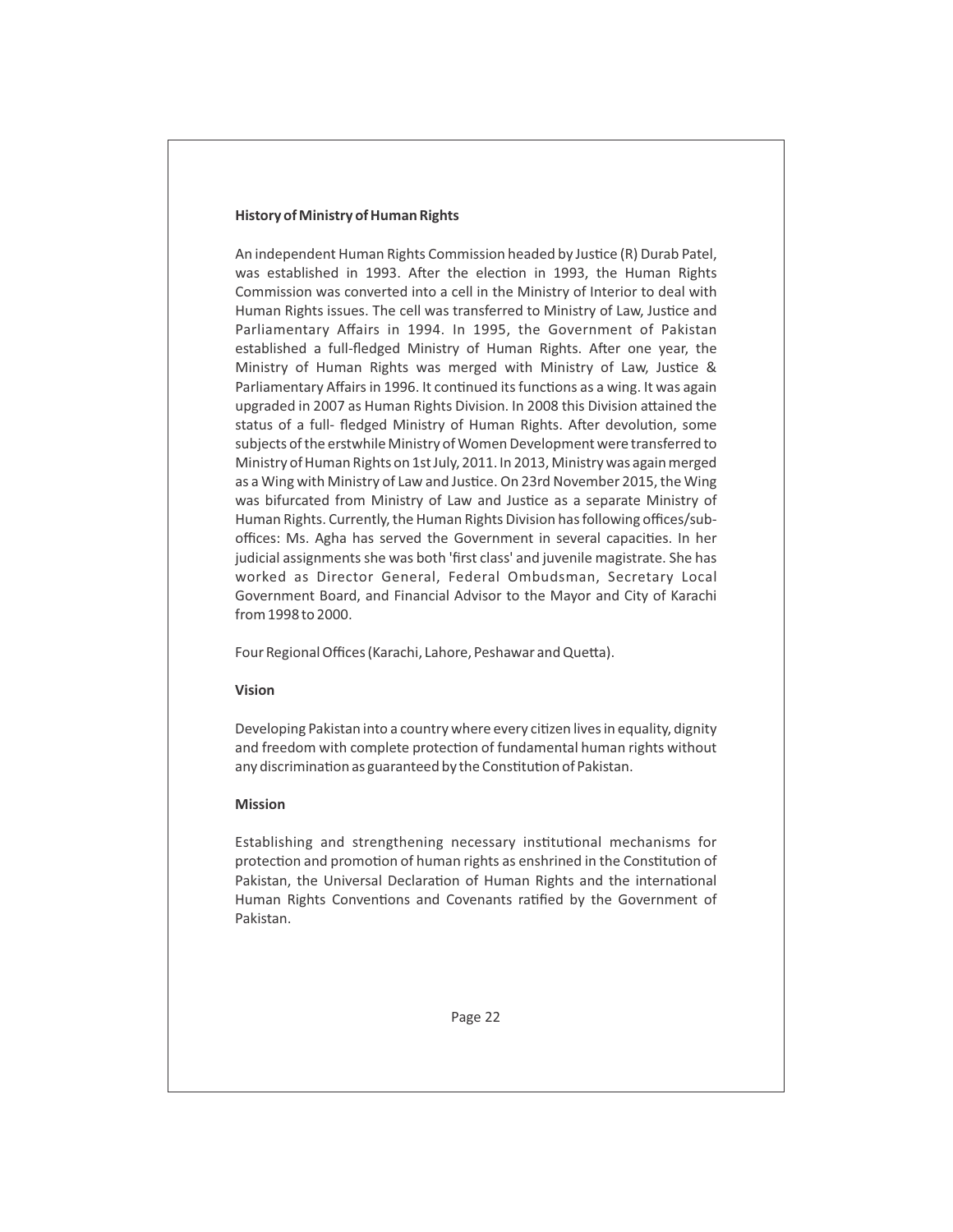#### **Units of Ministry of Human Rights**

- Family Protection and Rehabilitation Center (FPRC) / Shaheed Benazir Bhutto Centre for Women
- National Commission For Child Welfare and Development (NCCWD)
- Implementation of National Plan of Action on Children (INPAC)
- National Child Protection Centre (NCPC)
- · Human Rights, Regional Office, Lahore
- · Human Rights, Regional Office, Karachi
- · Human Rights, Regional Office, Peshawar
- Human Rights, Regional Office, Quetta
- Help Line for Legal Advice on Human Violations, Islamabad

#### **Mandate**

- Review of human rights and protection of labor rights situation in the country including implementation of laws, policies and measures.
- Coordination of activities of Ministries, Divisions and Provincial Governments in respect of human rights and facilitation of functions relating to Human Rights.
- Initiatives for harmonization of legislation, regulations and practices with the international human rights covenants and agreements to which Pakistan is a party and monitoring their implementation.
- Obtaining information, documents and reports on complaints and allegations of human rights violations from Ministries, Divisions, Provincial Governments and other agencies.
- Referring and recommending investigations and inquiries in respect of any incident of violation of human rights, including rights of the disadvantaged and child rights.
- Pursuing or defending issues, complaints representations and matters for and against Pakistan relating to human rights before any official or non-Governmental organizations, body or forum in Pakistan and, in consultation with Foreign Affairs Division, before any international organization and foreign Government or non-Governmental organization.
- Representation of Pakistan in international bodies, organizations and conferences relating to human rights in consultation and conjunction with Foreign Affairs Division.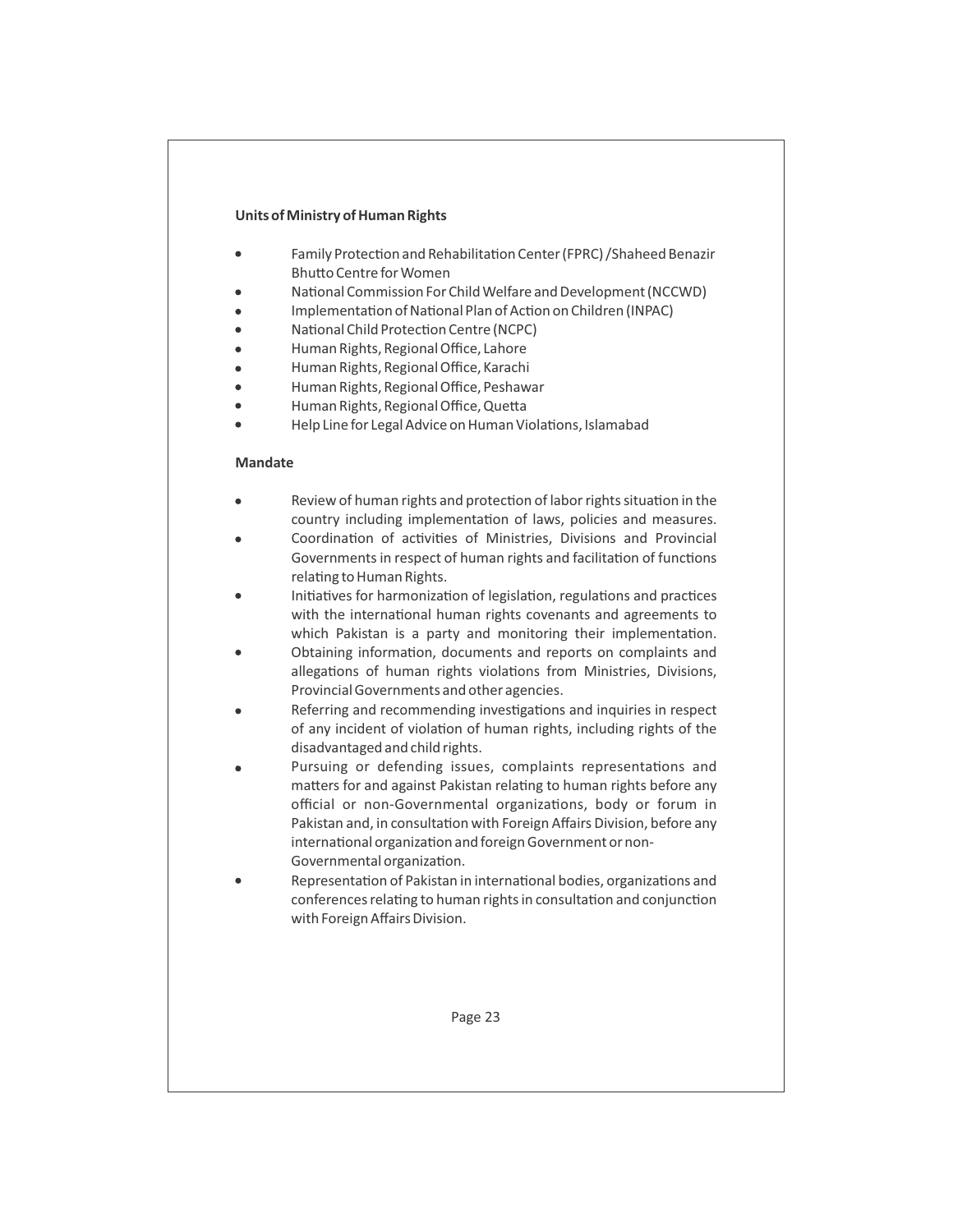- Developing and conducting information programmes to foster public awareness about human rights including the rights of labor, women and children and laws and remedies available to them.
- Formulating programmes for teaching of human rights at educational institutions.
- Provision of facilities for professional and technical training at national and international level relating to human rights issues.
- Administrative control of the tribunal for disadvantaged persons.
- · Monitoring and review of Human Rights NGOs.
- Representing Pakistan at international and bilateral level, involving all gender related matters.
- Administration of the National Commission on the Status of Women Bill, 2012.
- Administration of the National Commission for Human Rights Act, 2012.
- Administration of the National Commission for Child Welfare and Development Resolution, 1981.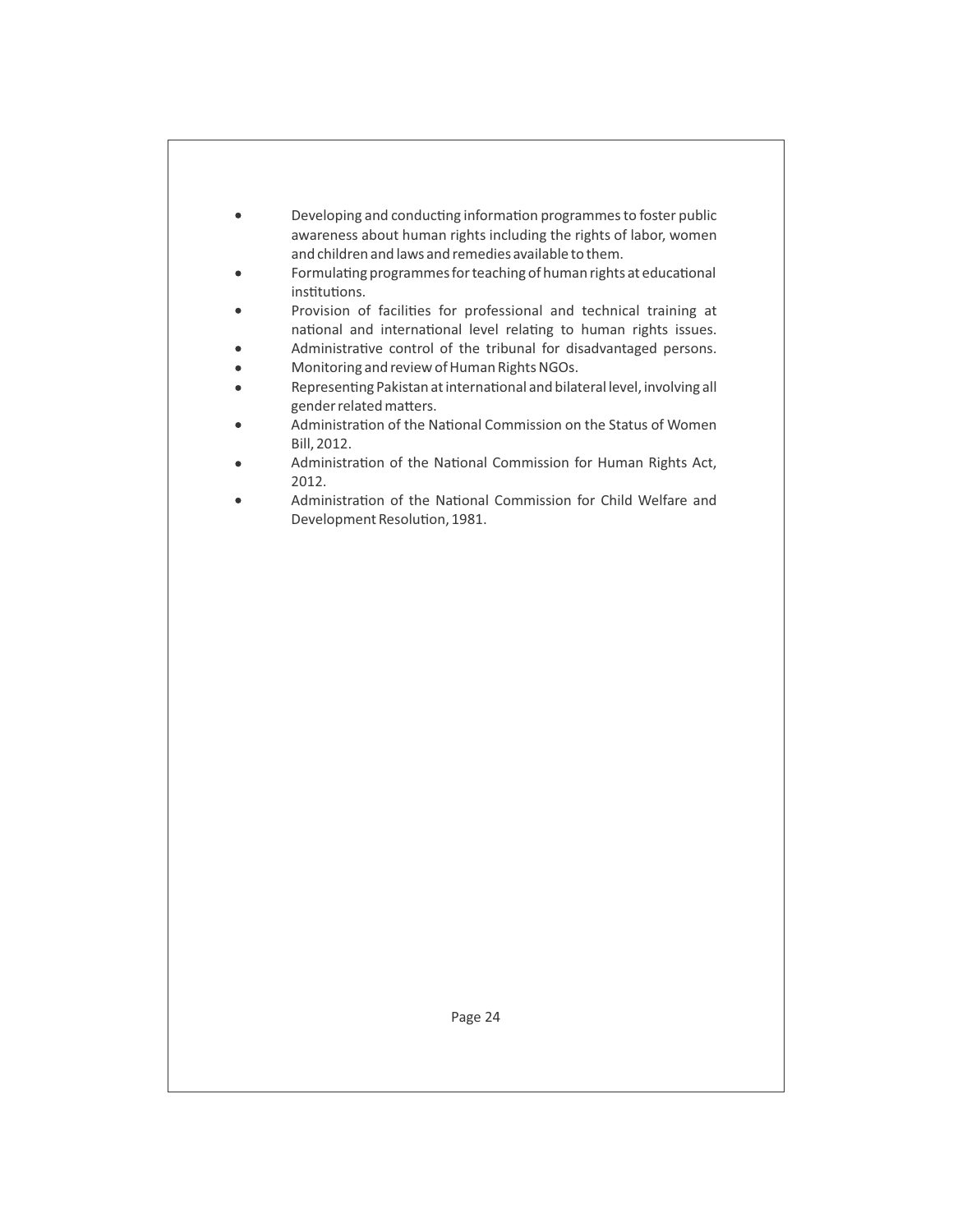## *The Directorate of Human Rights Khyber Pakhtunkhwa*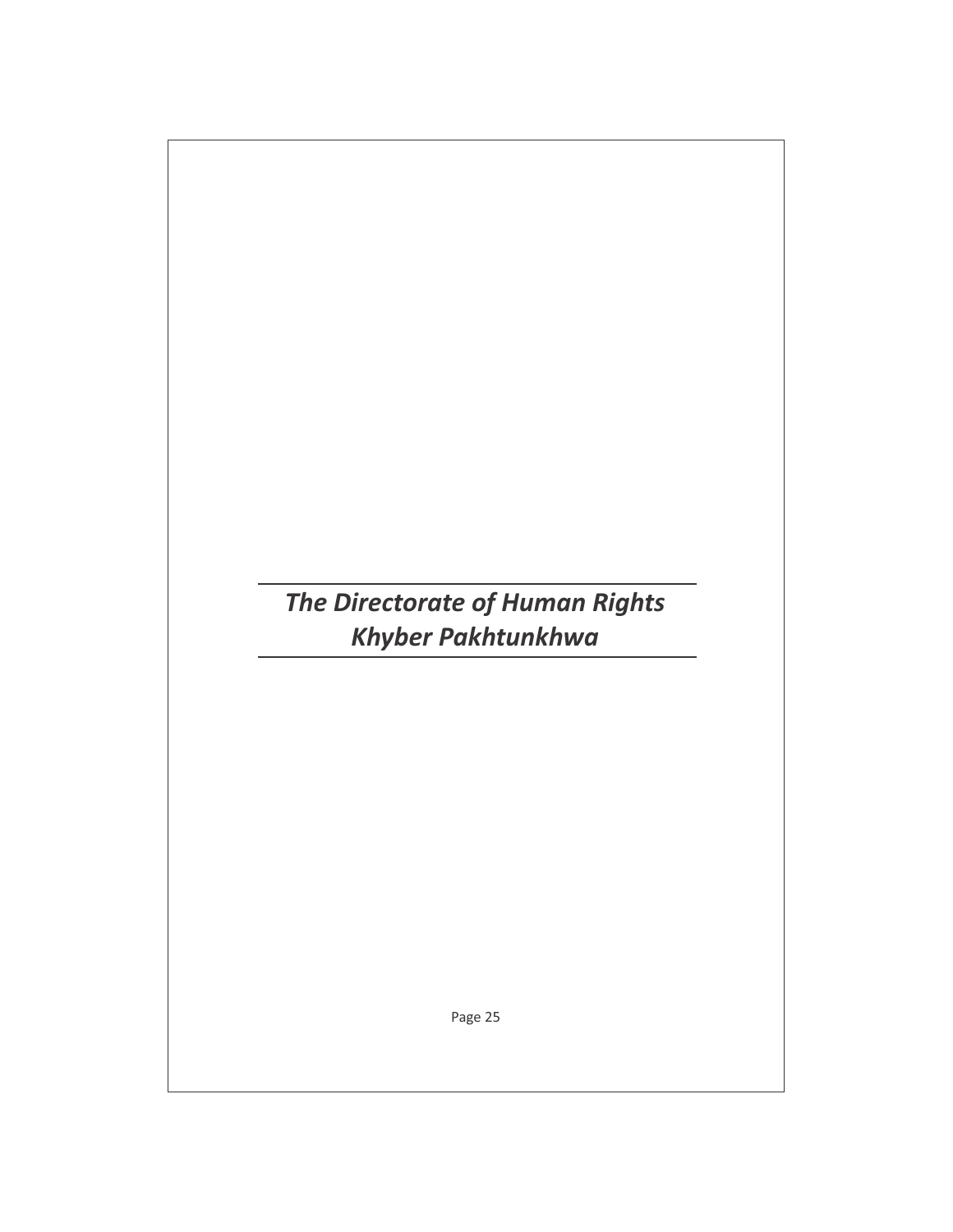#### **The Directorate of Human Rights KP:**

The Directorate of Human Rights has been established under the law the Khyber Pakhtunkhwa Promotion, Protection and Enforcement of Human Rights Act, 2014, for the promotion, protection and enforcement of human rights as provided for in the Constitution of the Islamic Republic of Pakistan and the various International Conventions, Treaties, Covenants and Agreements to which Pakistan is a State Party or shall become a State Party and for matters ancillary thereto or connected with.

#### **Establishment of the Directorate**

Section 3 of the Act 2014 provides that the Directorate of Human Rights, shall conduct inquiry into, and investigation of, human rights violations in the Province and shall provide adequate relief as deem appropriate for redressal of the grievances of the aggrieved persons.

The Directorate shall be headed by the Director Human Rights, who shall be assisted by such number of officers and members of the staff as may be determined to be appointed by Government from time to time for the performance and discharge of functions under this Act.

Subject to the provisions of this Act, the Director shall perform his functions and discharge his duties under the general supervision and control of the Government. Subject to the provisions of this Act and of such orders, as may from time to time be issued by Government in this behalf, the officers and members of the staff shall perform their functions and discharge their duties under the general supervision and control of the Director.

#### **Regional Office**

Section 4 of the Act 2014, provides for the establishment of district offices in each district or entrust to any officer of Government working in the district to perform such functions as may be entrusted to him by notification under the Act.

#### **Functions**

The Directorate have following powers and functions, namely: (a) reviews of human rights situation in the Province; (b) to promote, protect and enforce human rights in the Province;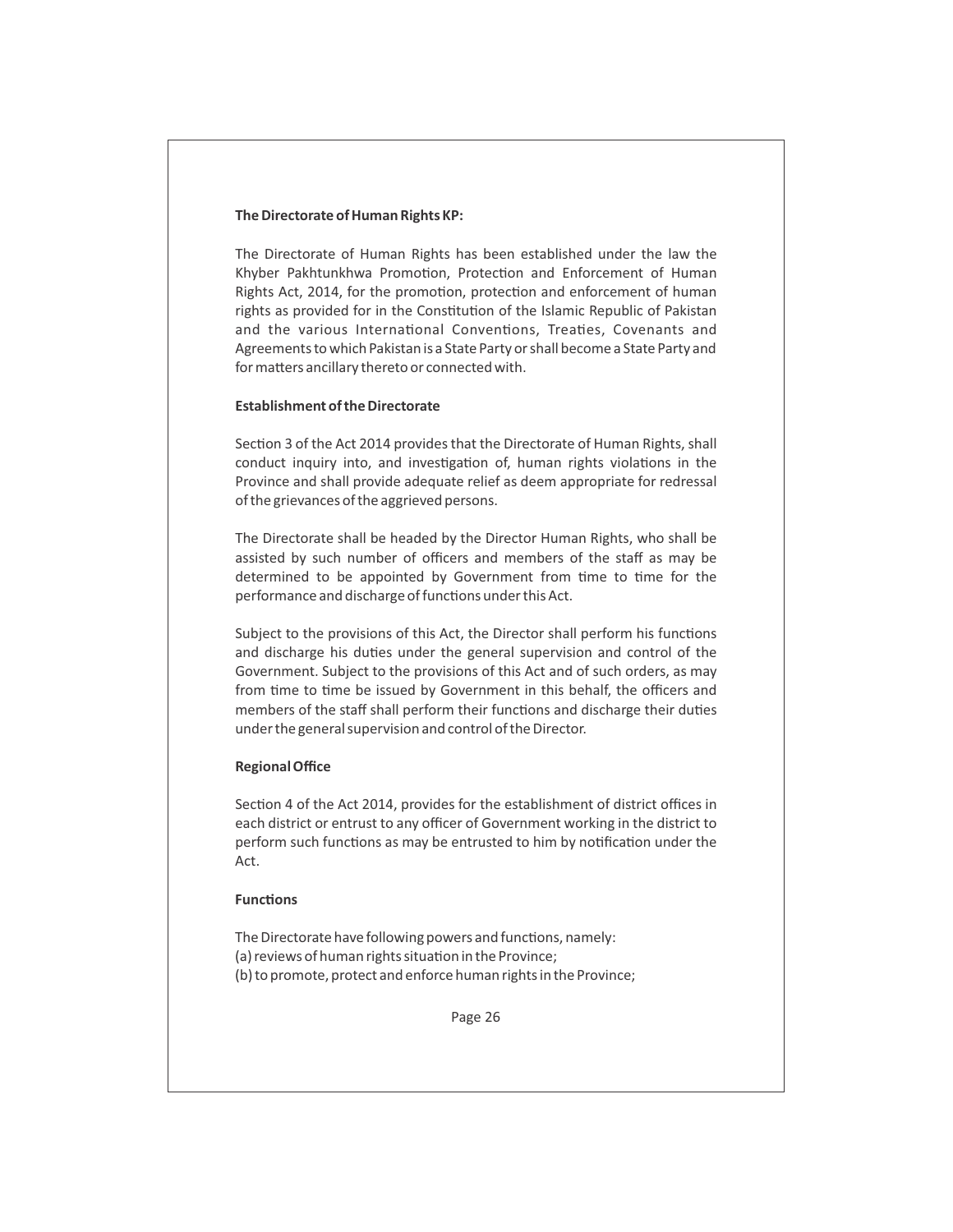(c) inquires, suo moto or a petition presented to it by a victim or any person on his behalf into the complaints of-

> (i) any incident of violation of human rights or abatement thereof; or (ii) negligence in the prevention of such violation, by a public servant;

(d) requires any person to furnish information on such points or matters as in the opinion of Directorate may be useful for or relevant to the subject matter of any inspection or inquiry;

(e) recommends to Government for immediate measures including actions to be taken against the persons involved in violation of human rights;

(f) formulates, implement and regularly update policies with a view to protect human rights;

(g) assists in any proceedings involving any allegation of violation of human rights pending before a Court;

(h) co-ordinate activities of the Government Departments, in respect of human rights;

(i) initiatives for harmonization of legislation, regulations and practices with the international human rights covenants and agreements to which Pakistan is a party and monitoring their implementation;

(j) obtains information, documents and reports on complaints and allegations of human rights violations, from Government Departments and other agencies;

(k) reviews the human rights safeguards provided by or under the Constitution of the Islamic Republic of Pakistan or in any other law for the time being in force for the protection of human rights and recommend adoption of new legislation, the amendment of the existing laws and the adoption or amendment of administrative measures for their effective implementation;

(l) reviews the factors, including, acts of terrorism, that inhabit the enjoyment of human rights and recommend appropriate remedial measures;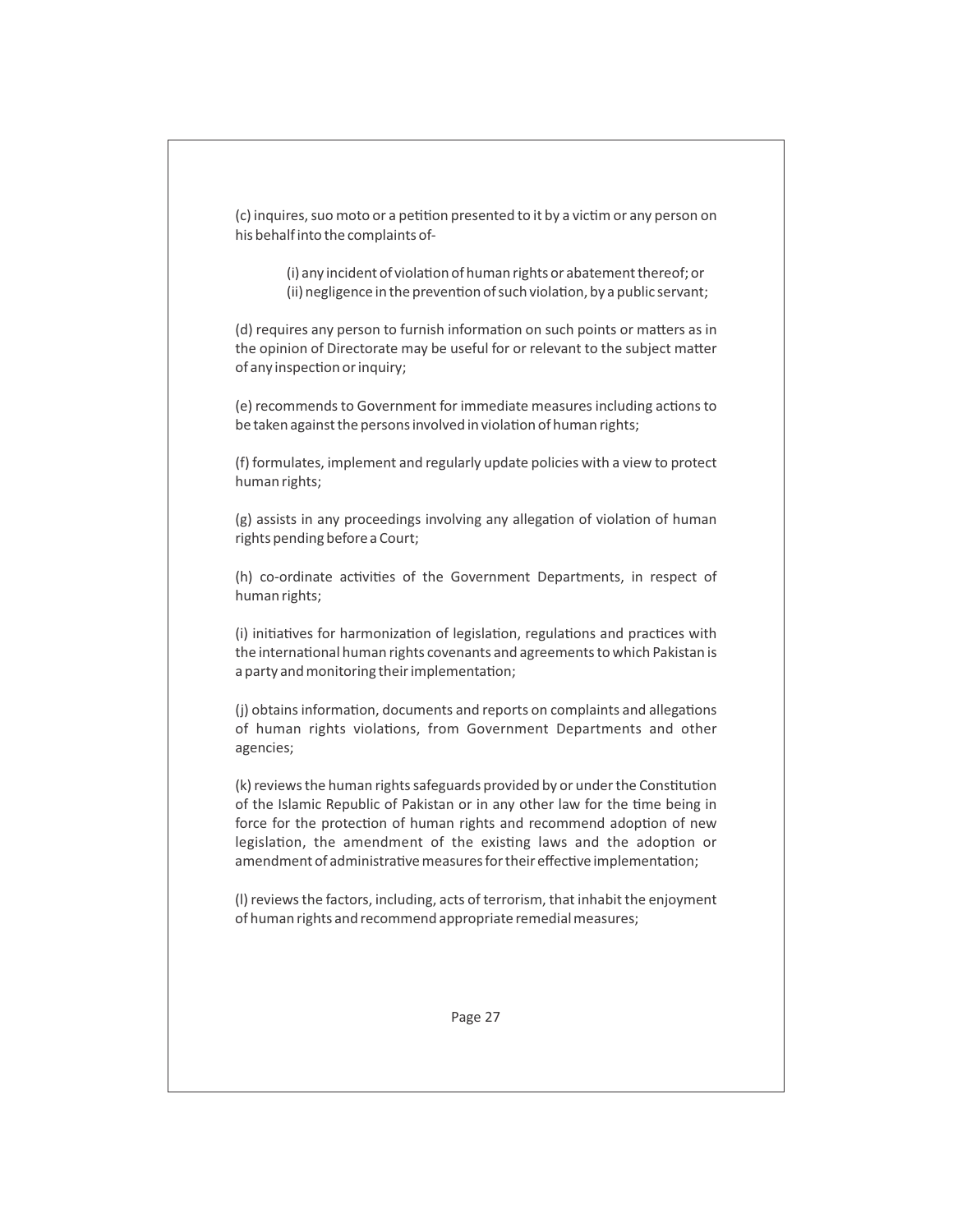(m) representation of Province in international bodies, organizations and conference relating to human rights in consultation and in conjunction with Foreign Affairs Division;

(n) developing and conducting information programmes to foster public awareness of human rights, laws and remedies available against the abuse of human rights;

(o) studies treaties, other International Instruments on human rights and reports submitted by the Government of Pakistan on them including the comments thereon, to make recommendation for their effective implementation;

(p) undertakes and promote research in the field of human rights maintain database on the complaints on violence of human rights and development of human rights norms;

(q) spread human rights literacy among various sections of society and promote awareness of the safeguards available for the protection of these rights through publication, media, seminars and other available means;

(r) develops a provincial plan of action for the promotion and protection of human rights;

(s) formulating programmes of reaching of human rights at educational institutions:

(t) provision of facilities for professional and technical training at home and abroad relating to human rights issues; and

(u) such other functions as it may consider necessary for the promotion and protection of human rights:

Provided that the Directorate shall not have any jurisdiction to investigate or inquire into any matter which, -

> (i) is sub-judice before a Court of competent jurisdiction or judicial tribunal on the date of the receipt of a complaint, reference or motion by him; or

> (ii) relates to the external affairs of Pakistan or the relations or the dealing of Pakistan with any Foreign State or Government; or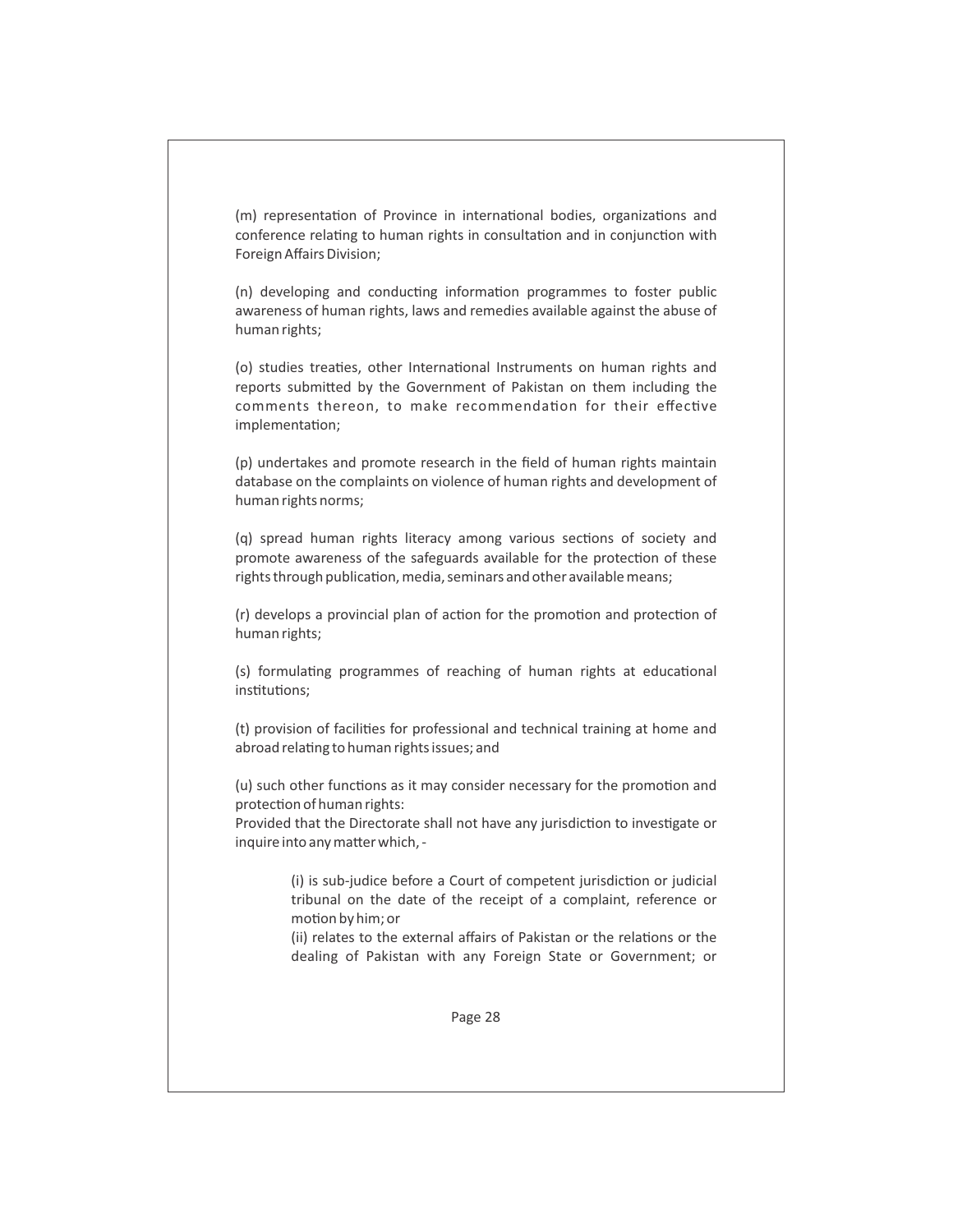(iii) relates to or is connected with the defence of Pakistan or any part thereof, the military, naval and air forces of Pakistan, or the matters covered by the laws relating to those forces.

(2) Subject to the provisions of this Act and in addition to and not in derogation of any other law for the time being in force, the Directorate shall take all necessary steps to preserve and promote the welfare of women and children and for this purpose can take such action as it may deem appropriate.

#### **Inquiries and Investigations**

The Directorate under the law has mandate to inquire human rights violations. While inquiring the complaints of violation of human rights, the Directorate may call for information or report from any Agency or other Authority or Organization of Government within such time as may be specified by it and if the information or report is not received within the times stipulated by the Directorate, it may proceed to inquire into the complaint on its own.

#### **Jurisdiction and Indemnity**

Reference by the government: Under the law Government may, refer any matter, report or complaint for inquiry and independent recommendations to the Directorate. As soon as the report or complaint in respect of human rights violation is received, the Director shall promptly proceed to investigate any such matter, report or complaint and submit his findings or opinion within a reasonable time.

Informal resolution of disputes: The Director and a member of the staff shall have the authority to informally conciliate, amicably resolve, stipulate, settle or ameliorate any grievance without written memorandum and without the necessity of docketing any complaint or issuing any official notice.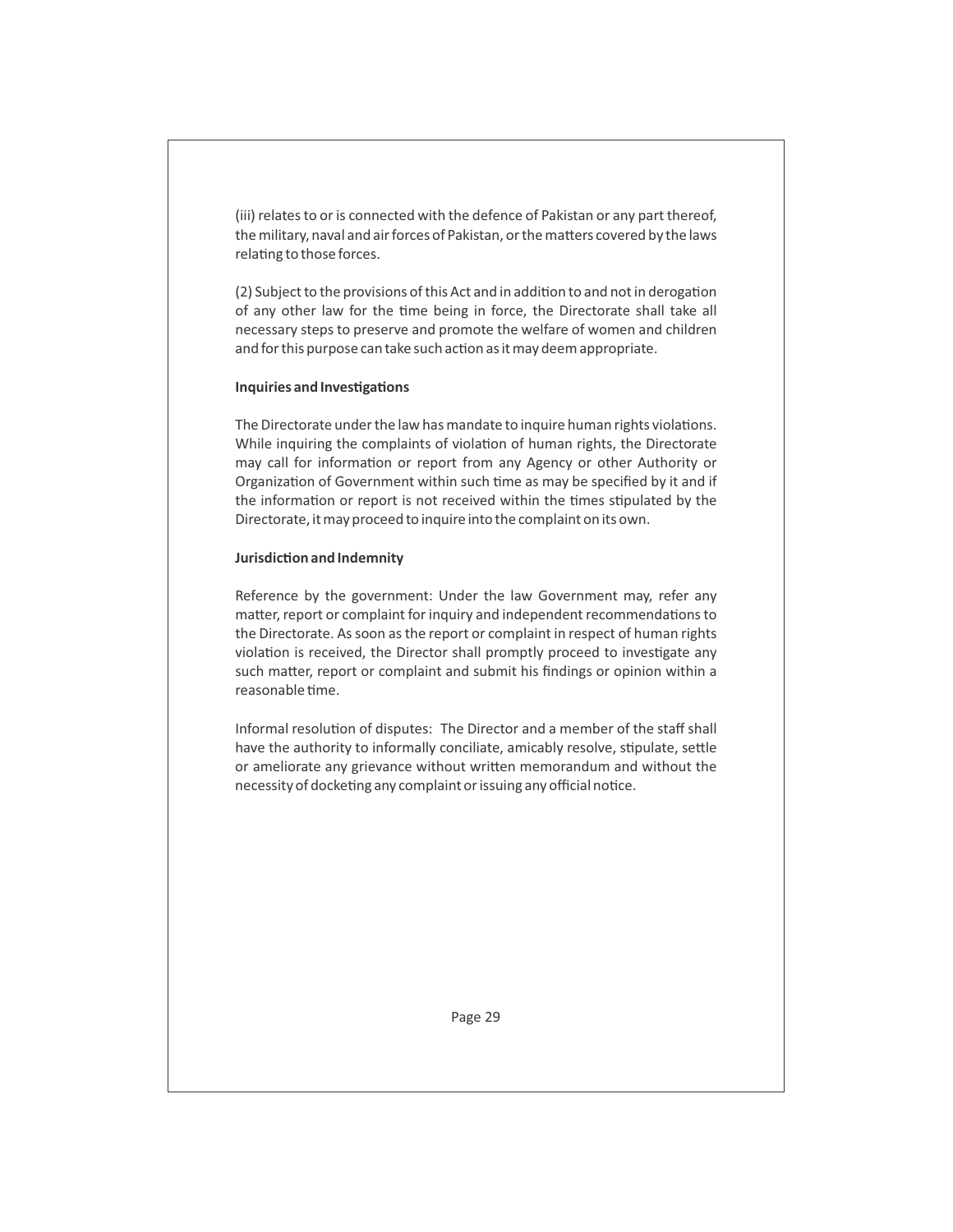### *Useful Resources*

- https://kpcsw.gov.pk/  $\bullet$
- http://kpcpwc.gov.pk/  $\bullet$
- https://nchr.gov.pk/  $\bullet$
- https://www.ncsw.gov.pk/  $\bullet$
- http://www.mohr.gov.pk/  $\bullet$
- http://www.humanrights.kp.gov.pk/  $\bullet$